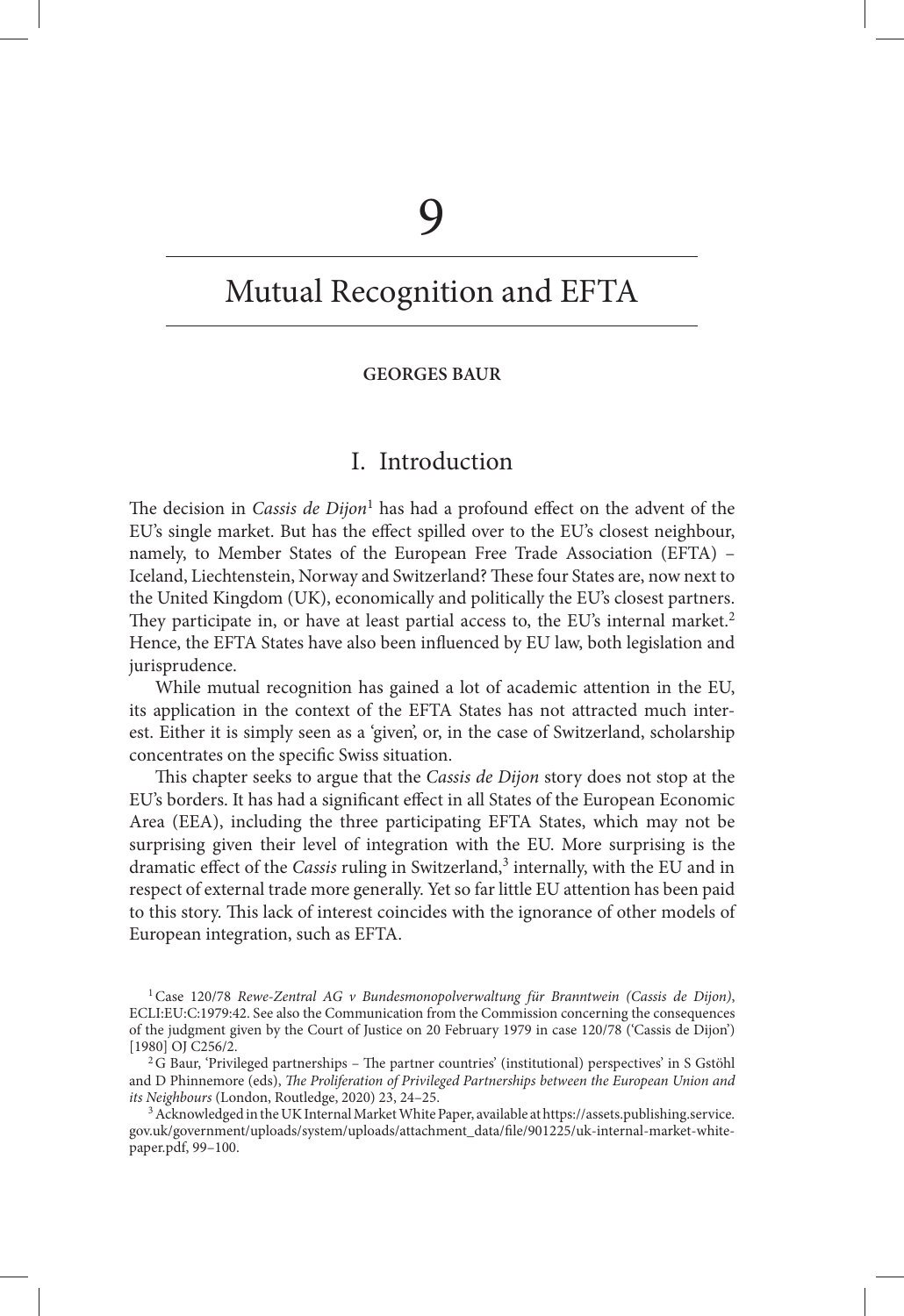This contribution will first look at what EFTA is and how its Member States relate to the EU's internal market legislation and jurisprudence. Then it will look at how mutual recognition and the *Cassis de Dijon* principle are respectively applied, if at all. The position of Switzerland, given its special form of association with the EU's internal market with regard to the free movement of goods, and indeed the partial lack of a link with the EU regarding other freedoms, will be of particular interest in this context. We will, however, focus on the free movement of goods and only consider the other freedoms occasionally. The chapter will conclude with a set of final observations.

## II. The European Free Trade Association

 EFTA is an intergovernmental organisation founded in 1960 by those Western European countries that did not share the belief of other Western European countries in an economic community, with a customs union, that would gradually evolve into a political community, or, as it happened, Union.<sup>4</sup> These countries had unsuccessfully advocated a large Western European free trade area prior to the inception of the European Economic Community (EEC) in 1957.<sup>5</sup> They still preferred to form a free trade zone among themselves, without surrendering much of their sovereignty or adopting the aim of deepening political integration.<sup>6</sup> The signatories to the EFTA Convention<sup>7</sup> were Austria, Denmark, Norway, Portugal, Sweden, Switzerland and the UK. Finland joined later as an associate member, a special status that was necessary to enable it to accommodate its membership with the EU with its policies to the then Soviet Union.<sup>8</sup> Iceland joined in 1970, and Liechtenstein, which had been covered from the beginning through a protocol due to its regional union with Switzerland, formally joined in its own right in 1991. There were also successive withdrawals from EFTA by Denmark and the UK on 1 January 1973; Portugal on 1 January 1986; and Austria, Finland and Sweden on 1 January 1995. These countries all joined what became the EU.

<sup>&</sup>lt;sup>4</sup> See, eg, V Curzon-Price, The essentials of Economic Integration (Basingstoke, Macmillan, 1974) 31, describing the sceptical attitude of the UK in view of the ' plans for a comprehensive customs union including not only industrial trade, but also agricultural production and a host of other common transport, social and services policies'.

 $5$  See B Hurni, 'The failure to establish the large free trade area' in P du Bois and B Hurni (eds), *L'AELE d'hier à demain/EFTA from Yesterday to Tomorrow* (Geneva, EFTA, 1987) 27.

<sup>&</sup>lt;sup>6</sup> See generally L Rye, 'Integration from the outside' in HA Ikonomou, A Andry and R Byberg (eds), *European Enlargement across Rounds and Beyond Borders* (Abingdon, Routledge, 2017) 194.

7 Convention Establishing the European Free Trade Association signed in Stockholm on 4 January 1960 ('Stockholm Convention').

<sup>&</sup>lt;sup>8</sup> Finland had managed, with difficulty and bravery, to remain independent after 1945, but at the price of not daring to antagonise the Soviet Union. On the one hand, it thus had to remain neutral, in a sense that fully joining EFTA was difficult in the light of the UK's being its driving force and at the same time one of the Soviet Union's major antagonists; see G Baur, *The European Free Trade Association* (Cambridge, Intersentia, 2020) 66.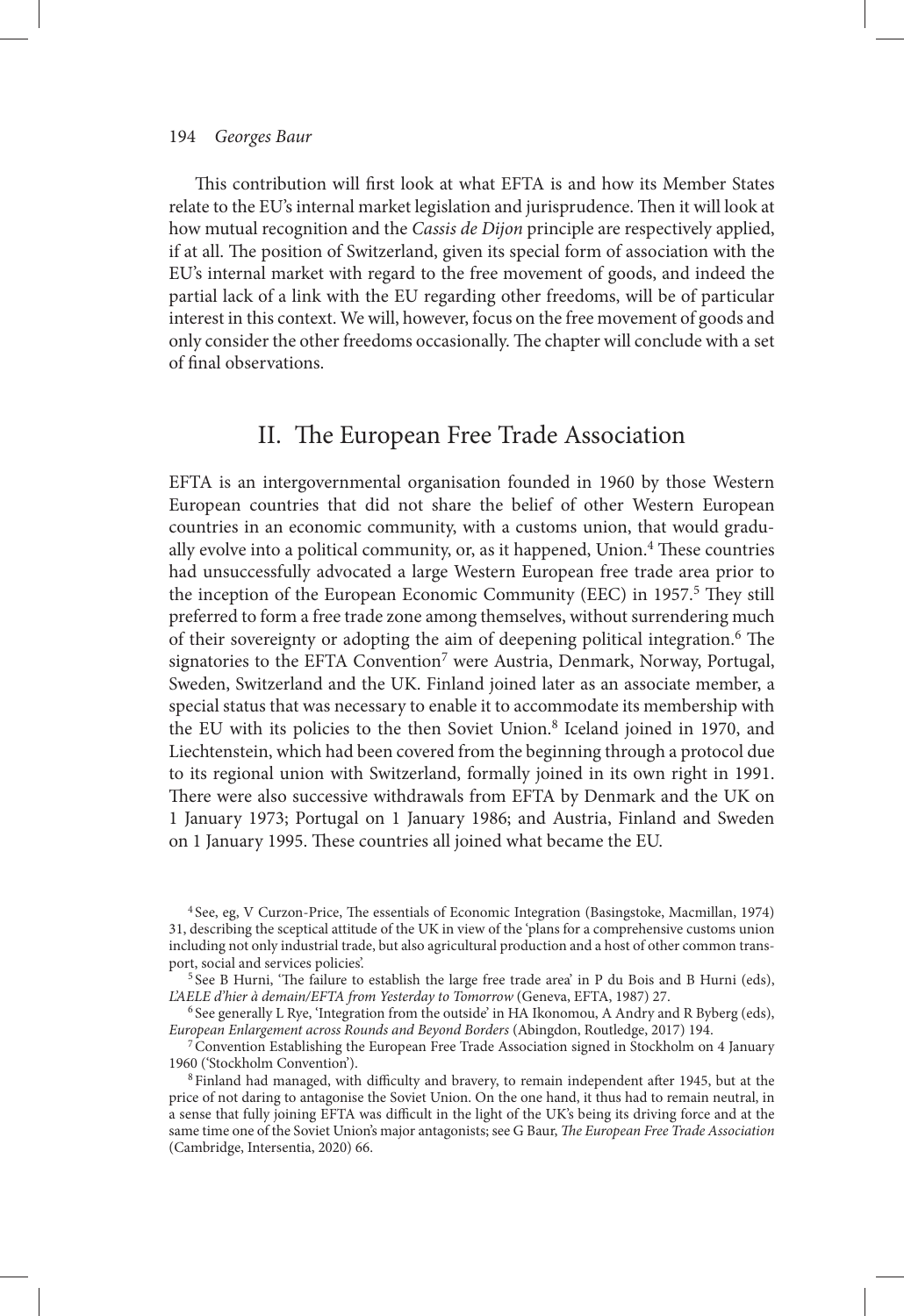Since its foundation EFTA has had two major aims: first, the introduction of free trade of industrial goods and several processed agricultural and fisheries products between its Member States; and, second, the creation of a free trade area comprising both the seven members of EFTA and the six (now 27) EEC Member States. Later, a third aim was added, namely concluding free trade agreements (FTAs) with third parties other than the EU.

The EFTA States entered a new era altogether when they signed, in 1992, the Agreement on the EEA. By signing that, the EFTA States were effectively to join the European Community's (EC) internal market and to be treated with regard to it as if they were EC Member States.<sup>9</sup> Switzerland, however, did not ratify the EEA Agreement. After some more years of negotiations, the EU and Switzerland agreed on essentially two sets of 'Bilateral [sectoral] Agreements' to gain access to the internal market, at least in some important areas.<sup>10</sup>

## A. Free Trade Areas

Achieving the first aim mentioned in the EFTA Convention meant establishing a free trade area among the EFTA States, while the second aim meant extending that free trade area to the then EEC, establishing free trade between the EFTA States and the EU. We will deal with each in turn.

### *i. The Free Trade Area between the EFTA States*

The original purpose of establishing a free trade zone between its Members is still the basic aim of the EFTA Convention. Initially, the objectives were:

- (a) the promotion of continued and balanced strengthening of trade and economic relations;
- (b) free trade in goods.

The aim of establishing a free trade area between the EFTA States themselves was achieved - with the exception of Portugal, which benefited from a certain 'development bonus' – by 31 December 1966, when all tariffs were lowered to zero.

In the wake of the conclusion of the first batch of Bilateral Agreements between the EU and Switzerland in 1999, which gave the latter certain amount of access to the EU's internal market, the four EFTA States agreed to revise the EFTA Convention $11$  so as to achieve a sufficient basis to also mutually grant one another the rights conferred to the EU by the EEA Agreement and the Bilateral Agreements respectively. The EFTA Convention's objectives, which essentially consisted in

<sup>&</sup>lt;sup>9</sup> See section III.A.

 $^{10}\rm{See}$  section III.B.

<sup>&</sup>lt;sup>11</sup> The revised EFTA Convention ('Vaduz Convention') was signed on 21 June 2001 and entered into force on 1 June 2002.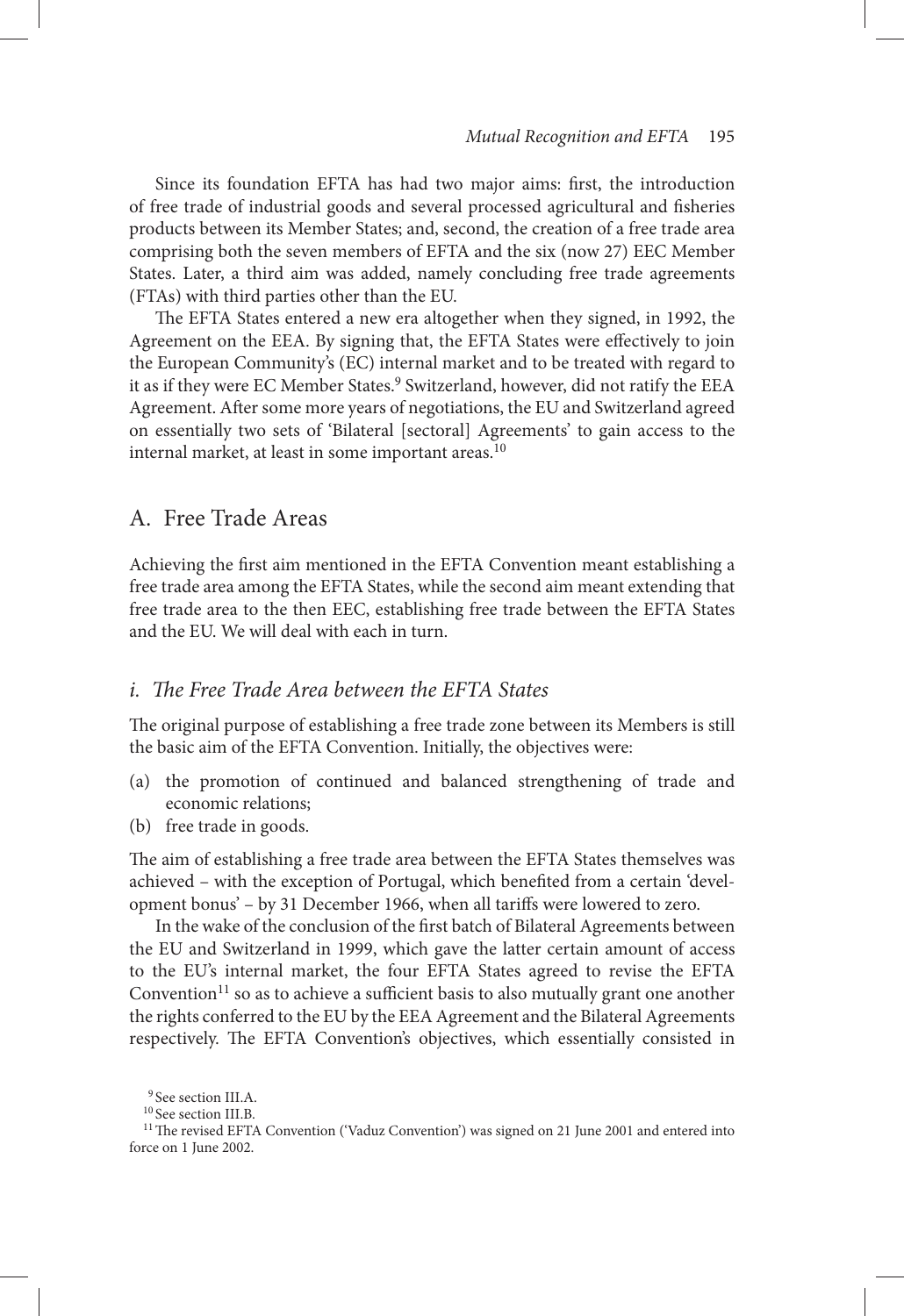#### 196 *Georges Baur*

establishing free trade in goods, were thus supplemented by the following additional objectives:

- (c) the progressive liberalisation of the free movement of persons;
- (d) the progressive liberalisation of trade in services, and of investment;
- (e) fair conditions of competition affecting trade between the Member States;
- (f) the deepening of the public procurement markets of the Member States; and
- (g) appropriate protection of intellectual property rights.

 In practice, the four EFTA countries integrate internal market legislation autonomously into the annexes to the EFTA Convention, making EFTA law vastly similar to EU law – or EEA law for that matter – as far as it is applicable. EFTA thus becomes a 'free trade area with internal market elements'.<sup>12</sup> Therefore, this can be seen as a triangle of mutual rights and duties between (i) the EU and the EEA EFTA States, (ii) the EU and Switzerland, and (iii) Switzerland and the three other EFTA States, Iceland, Liechtenstein and Norway.

 As the Bilateral Agreements between the EU and Switzerland grant – compared to the EEA – the lowest degree of mutual rights, this was agreed to be the common denominator for liberalisation among the four EFTA countries. Take the free movement of persons as an example: with regard to that freedom, Iceland, Liechtenstein and Norway have essentially the same level of integration as the EU, especially given the incorporation of the so-called 'Union Citizenship Directive'<sup>13</sup> into the EEA Agreement, as amended according to the scope of that Agreement.<sup>14</sup> This Directive has not yet, however, been made part of the Agreement on the Free Movement of Persons (AFMP) between the EU and Switzerland. It has therefore not been incorporated into the EFTA Convention either.

## *ii. The Free Trade Agreements between the EEC States and the EFTA States*

 With the accession of Denmark, Ireland and the UK to the (then) EEC, links also became closer between the EEC and the remaining EFTA countries (Austria, Finland, Iceland, Norway, Portugal, Sweden and Switzerland with Liechtenstein).

<sup>&</sup>lt;sup>12</sup> See Baur, *The European Free Trade Association* (n 8) 8, 78.

13 European Parliament and Council Directive (EC) 2004/38 of 29 April 2004 on the right of citizens of the Union and their family members to move and reside freely within the territory of the Member States amending Regulation (EEC) No 1612/68 and repealing Directives 64/221/EEC, 68/360/EEC, 72/194/EEC, 73/148/EEC, 75/34/EEC, 75/35/EEC, 90/364/EEC, 90/365/EEC and 93/96/EEC [2004] OJ L158/77.

<sup>&</sup>lt;sup>14</sup> Decision of the EEA Joint Committee No 158/2007 of 7 December 2007 amending Annex V (Free movement of workers) and Annex VIII (Right of establishment) to the EEA Agreement, [2004] OJ L 158/77, 'whereas ... (8) The concept of 'Union Citizenship' is not included in the Agreement. (9) Immigration policy is not part of the Agreement. (10) The Agreement does not apply to third country nationals. Family members within the meaning of the Directive having third country nationality shall nevertheless enjoy certain derived rights such as those foreseen in Articles 12(2), 13(2) and 18 when entering or moving to the host country.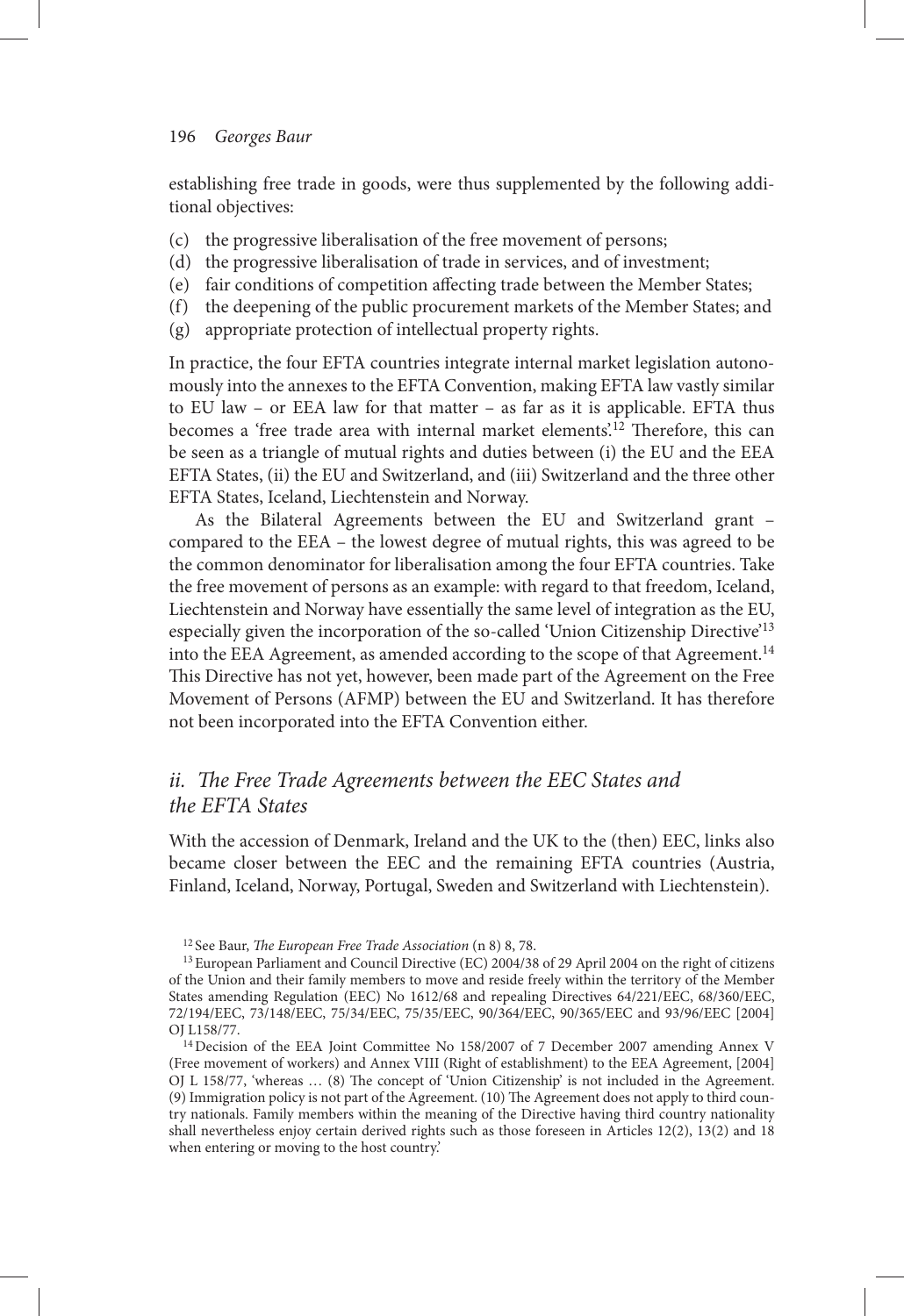The EU-Swiss FTA is the last of a series of standardised FTAs the (then) EEC had concluded in 1972 and 1973 with each of those EFTA States that, unlike the UK and Denmark, had not chosen to join the EEC or, as in the case of Norway, could not do so because of a negative referendum on EEC membership. Interestingly, it was the UK that wanted the EEC to negotiate these FTAs, in order to maintain its trade relations with its former EFTA partners upon joining the EEC.

The main objective of the EEC-EFTA FTAs was the dismantling of tariff barriers. On 1 July 1977, after a transitional period of four and a half years, the last tariff barriers, except for certain sensitive products, between the (by then) EC and the EFTA states had been removed. And as from 1 January 1984, the last remaining tariffs were abolished. By that time, a large Western European free trade area  $'$  internal trading area'), with a population of over 300 million people and encompassing 17 countries, had been created.<sup>15</sup> The 'large Western European free trade area' came into being 27 years after it had initially failed.

 A second objective of the EEC-EFTA FTAs was the abolition of quantitative restrictions (ie quotas) that occurred in bilateral trade when the agreements entered into force. Some EFTA countries did, however, retain a small number of quantitative restrictions.

 Apart from the agreement with Iceland, where tariff concessions were granted for certain fish products, no liberalisation of primary agricultural trade was provided for in the FTAs.

 Since the free trade zone was not a customs union, it was necessary to establish rules to define clearly which goods were eligible for duty-free treatment (rules of origin). 16 By this, goods could be prevented from entering the free trade area through the country with the lowest customs tariff.

 An FTA cannot be a surrogate for trade in goods that otherwise would constitute free movement of goods as, for example, in the EEA Agreement. The FTA is an international law agreement that clearly falls outside of the scope of an association agreement as mentioned in Article 217 of the Treaty on the Functioning of the European Union (TFEU). Rather it is is a trade agreement in accordance with Article 207 TFEU.

As a consequence, there is no direct effect of EU law or corresponding interpretation of the case law of the Court of Justice in the EFTA States. This was made clear through jurisprudence in some of the EFTA States. In contrast to the EU's position, which foresees the direct effect of FTAs,<sup>17</sup> the direct effect of the FTAs' provisions was mostly denied by national courts of the EFTA States. This was the case even in Switzerland and Austria, which have a monistic international law system and a generally international law-friendly attitude. Sticking

<sup>&</sup>lt;sup>15</sup> N Faustenhammer, 'Introduction' in HG Koppensteiner (ed), *Rechtsfragen der Freihandelsabkommen* der Europäischen Wirtschaftsgemeinschaft mit den EFTA-Staaten (Vienna, Orac, 1987) 1, 13.

<sup>&</sup>lt;sup>16</sup> Put simply, in order to assess whether goods qualify for tariff waivers or reductions, and also whether these can be imported quota-free, it has to be assessed where these goods originate.

<sup>&</sup>lt;sup>17</sup> Case 104/81 *Hauptzollamt Mainz v CA Kupferberg & Cie KG aA*, ECLI:EU:C:1982:362.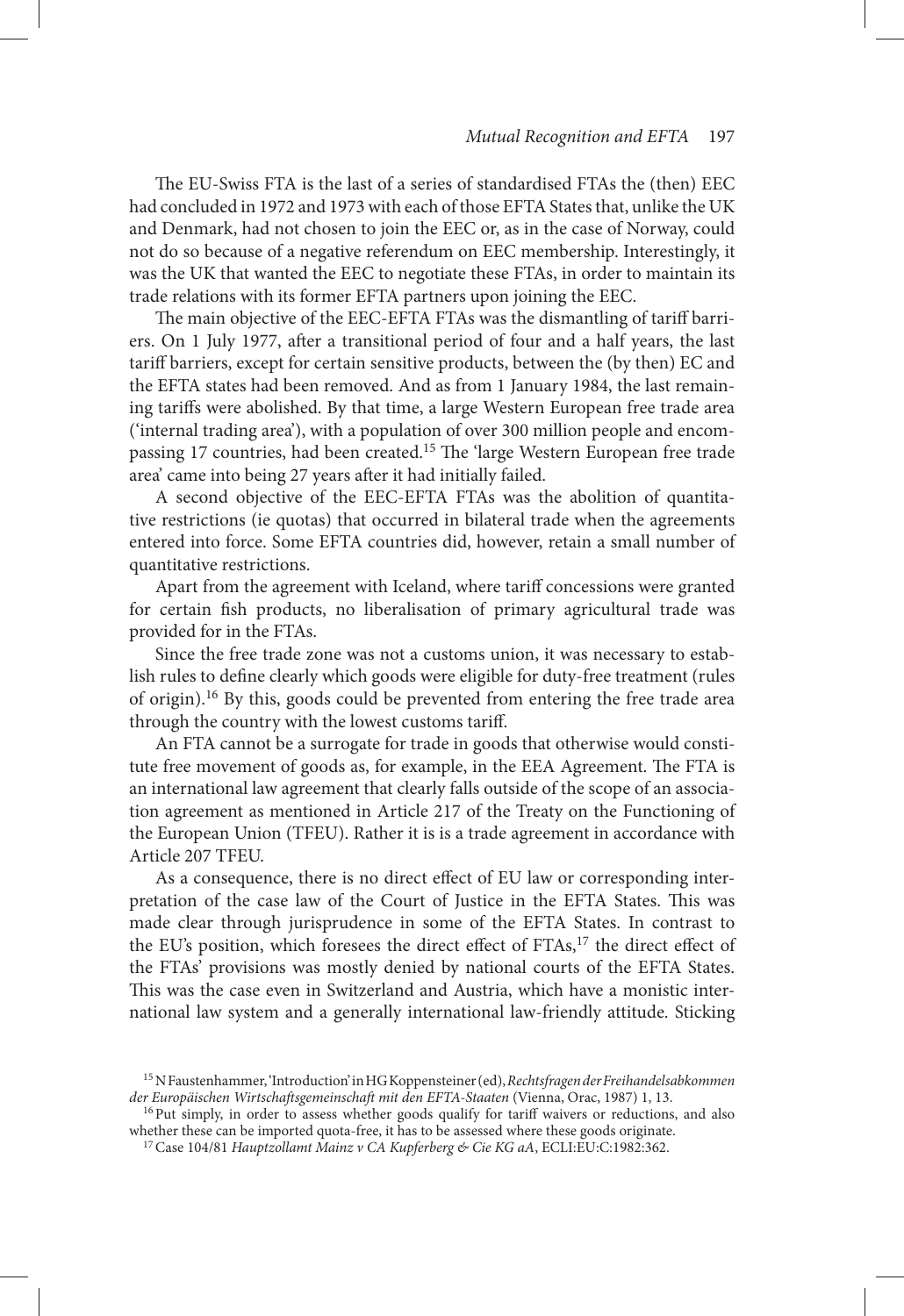with Switzerland, the case *Stanley Adams*18 was an important example: the Swiss Federal Court said that an individual who had 'blown the whistle' on his employer for illicit business practices, could not rely on Article 23 FTA (competition and state aid) because it did not lay down concrete duties for private parties. It only stated what practices were not compatible with the provisions of the FTA, without prohibiting these. Another such case, clearly deviating from the Court of Justice's practice, was *OMO*:<sup>19</sup> the Court of Justice allows the holder of an intellectual property right (eg a trademark) to block the placing of the product on the market by a competitor, but only for so long as the trademark owner has not placed the product on the relevant market (here, the EU) for the first time. However, in *OMO*, the Swiss Federal Tribunal refused to apply the same approach in the context of the FTA: Articles 13 (quantitative restrictions on imports) and 22 (principle of sincere cooperation) FTA were subject to an autonomous interpretation. The Swiss court held that there was nothing that would allow for a corresponding application of the Court of Justice's jurisprudence, despite the same or similar wording. Hence, the trademark owner could forbid parallel imports at all times. There were more cases confirming that view.

The Court of Justice retaliated in its famous landmark decision *Polydor*,<sup>20</sup> a case concerning the importation into the UK of gramophone records from Portugal. The Court of Justice held that despite 'the similarity between the terms of Articles 14(2) and 23 of the FTA – here between the EEC and Portugal – on the one hand and those of Articles 30 and 36 of the EEC Treaty on the other, ' this was ' not a sufficient reason for transposing to the Agreement the [Court of Justice's] aforementioned case law.<sup>21</sup> It saw such a distinction as being necessary because the scope of that case law had to be determined in the light of 'the [Union's] objectives and activities', that is merging 'national markets into a internal market having the characteristics of a domestic market.<sup>22</sup> This was not so with the FTA, however, which has a different objective, namely to establish a free trade area and to eliminate all obstacles to the Member States' trade in accordance with GATT rules.<sup>23</sup> This argument was taken up by the Swiss Federal Court again in its decision in Physiogel.<sup>24</sup> The case was about imported products that were advertised as having a healing effect. These products were not registered as medicinal products, however, and were therefore considered to be cosmetics. For cosmetics, though, promotions of any kind that would indicate healing, soothing or preventative effects were prohibited. Promotions such as 'in collaboration with dermatologists', 'for itchy skin prone to allergies' or ' for the care of neurodermatitis, diabetes, psoriasis'

18 BGE/ATF 104 IV 175.

19 BGE/ATF 105 II 49.

20 Case 270/80 *Polydor Limited and RSO Records Inc v Harlequin Records Shops Limited and Simons Records Limited* , ECLI:EU:C:1982:43 .

21 ibid para 15.

22 ibid para 18.

23 ibid para 10.

24 Swiss Federal Court, 6 September 2006, 2A.593/2005.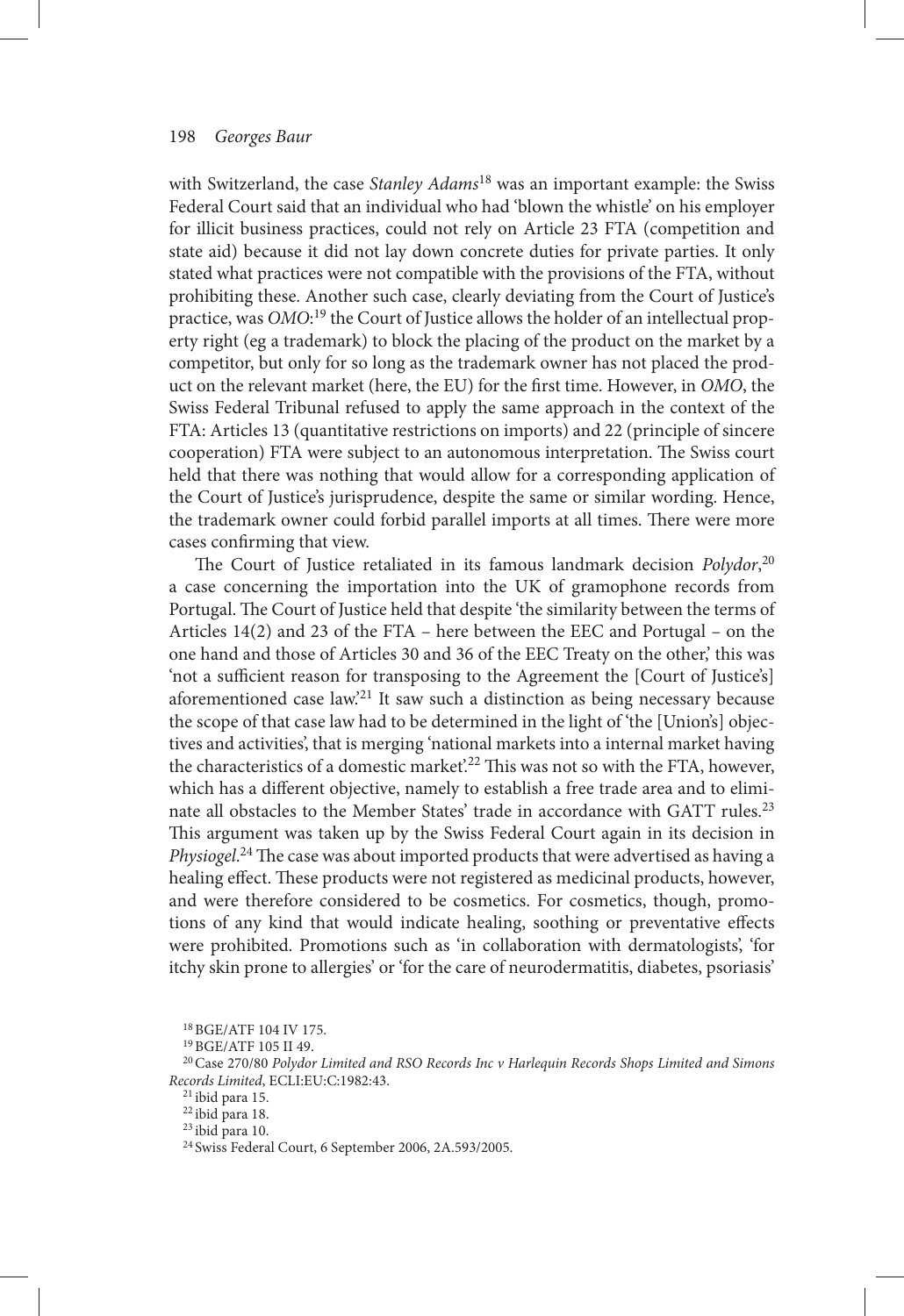contradicted the provisions of food legislation. Hence, imports were forbidden by the competent administrative body and ultimately confirmed by the Swiss Federal Court. The latter reverted to the argument that Article 13 FTA, although essentially identical in wording with Article 34 TFEU, could not be interpreted in the same way, as the objectives of the two treaties were different. Furthermore, Switzerland had not agreed to directly apply the *Cassis de Dijon* principle, nor was there (at the time) anything in internal legislation to that effect.<sup>25</sup> This example is to show that as a – probably unintended – consequence<sup>26</sup> of the Swiss Federal Court's rather rigid interpretation of the FTA, it could not be used as a basis to apply the *Cassis de Dijon* principle. Had the Swiss Federal Court set the course of jurisprudence in another direction at the time, that is in the same way as the Court of Justice later did in *Kupferberg*,<sup>27</sup> which was absolutely possible, the FTA might well have been a sufficient basis for applying the *Cassis de Dijon* principle between the EU and Switzerland as well.

 Although all four EFTA States are now linked to the EU by either the EEA Agreement or the Swiss-EU Bilateral Agreements, the EEC-EFTA FTAs are still partly in force. Mainly for Iceland and Norway, provisions on imports of fish and fisheries products into the EU are laid down in additional protocols to the respective FTA with the EU. These protocols are re-opened regularly when importation quotas are raised as a trade-off for an increase in payments into the Financial Mechanisms (cohesion funds of the EEA EFTA States and of Norway 'bilaterally') following EEA Enlargement. The EEC-Switzerland FTA still provides the legal basis for trade in goods between Switzerland and the EU. And the Agreement between the EU and Switzerland on mutual recognition in relation to conformity assessment (Mutual Recognition Agreement (MRA)<sup>28</sup>), one of the Bilateral Agreements of the first package, also refers to the EEC-Switzerland FTA. The picture is thus more than complex.

## III. The Relationship of the EFTA States with the EU and in Particular its Internal Market

 Section IV will look at mutual recognition and *Cassis de Dijon* in the context of the EEA and of the Swiss-EU relationship respectively. Before that, this section will

<sup>26</sup> Unintended consequence is an important concept of historical institutionalism. It tries to explain why gaps emerge between the initial intentions and later developments. Factors that are likely to create such gaps include autonomous actions of actors or institutions, their restricted time horizons, including the discounting of long-term consequences and actors ' changing preferences over time; see S Gstöhl and D Phinnemore, 'Introduction: Privileged Partnerships between the European Union and Third States' in Gstöhl and Phinnemore (eds), *The Proliferation of Privileged Partnerships* (n 2) 1, 7.

<sup>27</sup> Hauptzollamt Mainz v CA Kupferberg & Cie KG aA (n 17).

28 See further ch 10 by Leinarte and Barnard in this volume.

25 N Diebold and M Ludin , ' Das *Cassis de Dijon* -Prinzip in Praxis und Politik ' in *Schweizerisches Jahrbuch für Europarecht/Annuaire Suisse de droit européen 2016/2017* (Bern, Stämpfli, 2017) 373.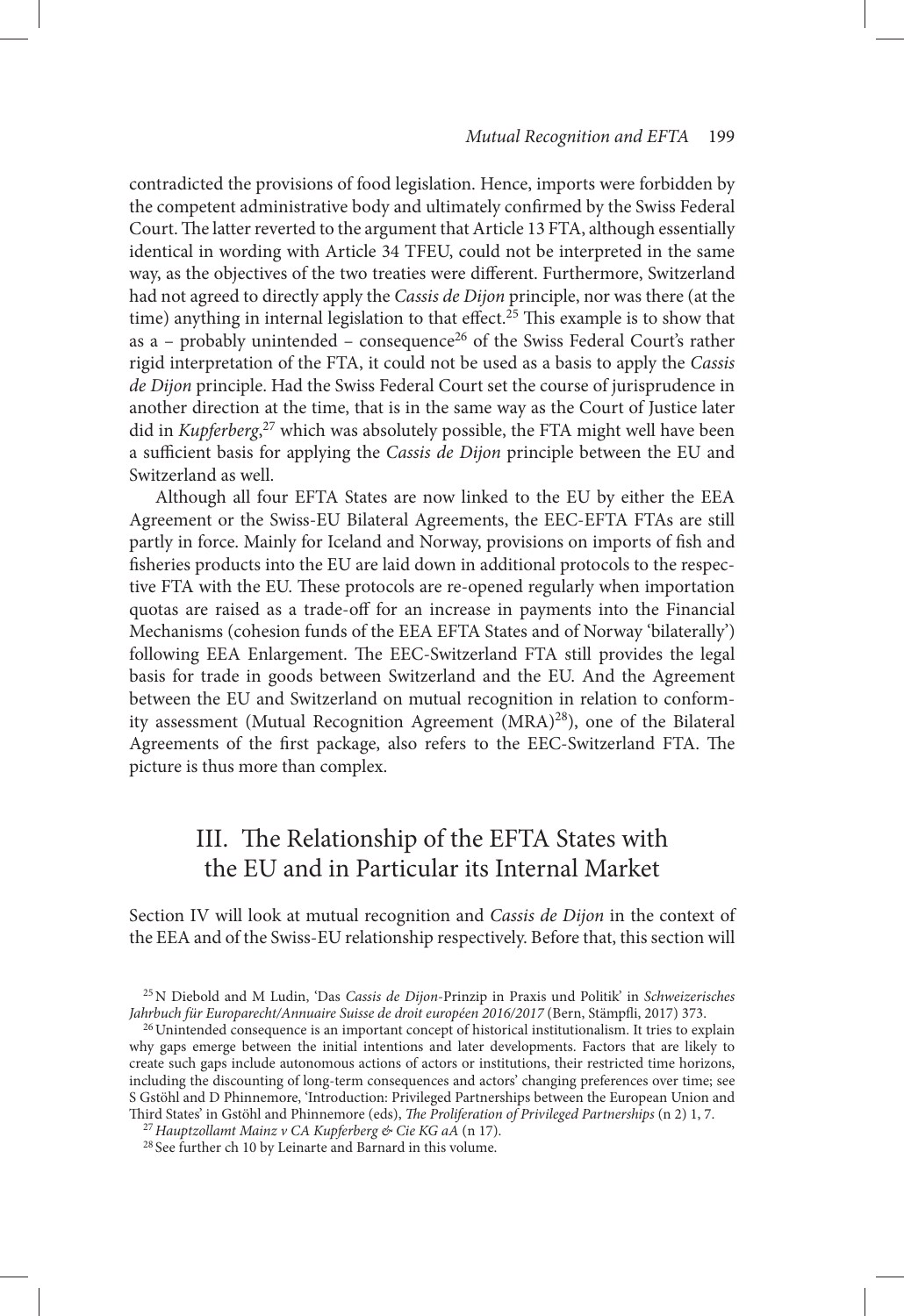introduce the two concepts of accessing the EU's internal market and participating in it.

## A. Iceland, Liechtenstein and Norway's Participation in the EEA as the EU's Enlarged Internal Market

 When the EEC embarked on the creation of an internal (common) market in the mid-to-late 1980s, the EFTA States were interested in participating in it. In 1992, all EFTA States, with the exception of Switzerland, ratified the EEA Agreement. It has therefore become the comprehensive basis for cooperation between the EU and the three EEA EFTA States, Iceland, Liechtenstein and Norway.

The aim of the EEA Agreement is to promote a continuous and balanced strengthening of trade and economic relations between the EEA States, with equal conditions of competition and respect for the same rules. Experience confirms that the EEA Agreement is functioning well and generally to the satisfaction of the EEA States. All relevant EU legislation in the field of the internal market has been integrated into the EEA Agreement, and implementation rates of this legislation in the EEA EFTA States are comparable with those of the EU Member States. The internal market is governed by the same basic rules, enabling goods, services, capital and persons to move freely about the EEA.

 Participating in the EEA does not, however, entail membership of the Customs Union, thereby permitting EEA/EFTA States to make their own FTAs with third countries, which they have done extensively. It also excludes EU agricultural and fisheries policies. With respect to the internal market rules, all four freedoms on which the EU is based are to be applied, in principle, in the same way as in the EU.<sup>29</sup>

In order to make the EEA work without the EFTA States' encroaching on the EU's autonomy, a two-pillar-structure was established. The EU instititutions, such as the Commission or the Court of Justice, were mirrored by respective EFTA institutions: the EFTA Surveillance Authority and the EFTA Court. The two pillars are bridged either by common institutions or by a system that ensures close cooperation and homogeneous decision making.

The internal market rules ensure that goods can move freely across the borders of all (now) 30 countries in the EEA on the basis of equal conditions of competition. Buyers and sellers of goods do not have to pay customs duties when trading in most products. Prior to the internal market, there were many different national technical regulations and standards, which stipulated that products needed to be manufactured and tested in specific ways or that the products had to have certain properties. Through the mutual recognition or harmonisation of national technical

<sup>&</sup>lt;sup>29</sup> See generally C Frommelt, 'The European Economic Area: a flexible but highly complex two-pillar system' in Gstöhl and Phinnemore (eds), *The Proliferation of Privileged Partnerships* (n 2) 46.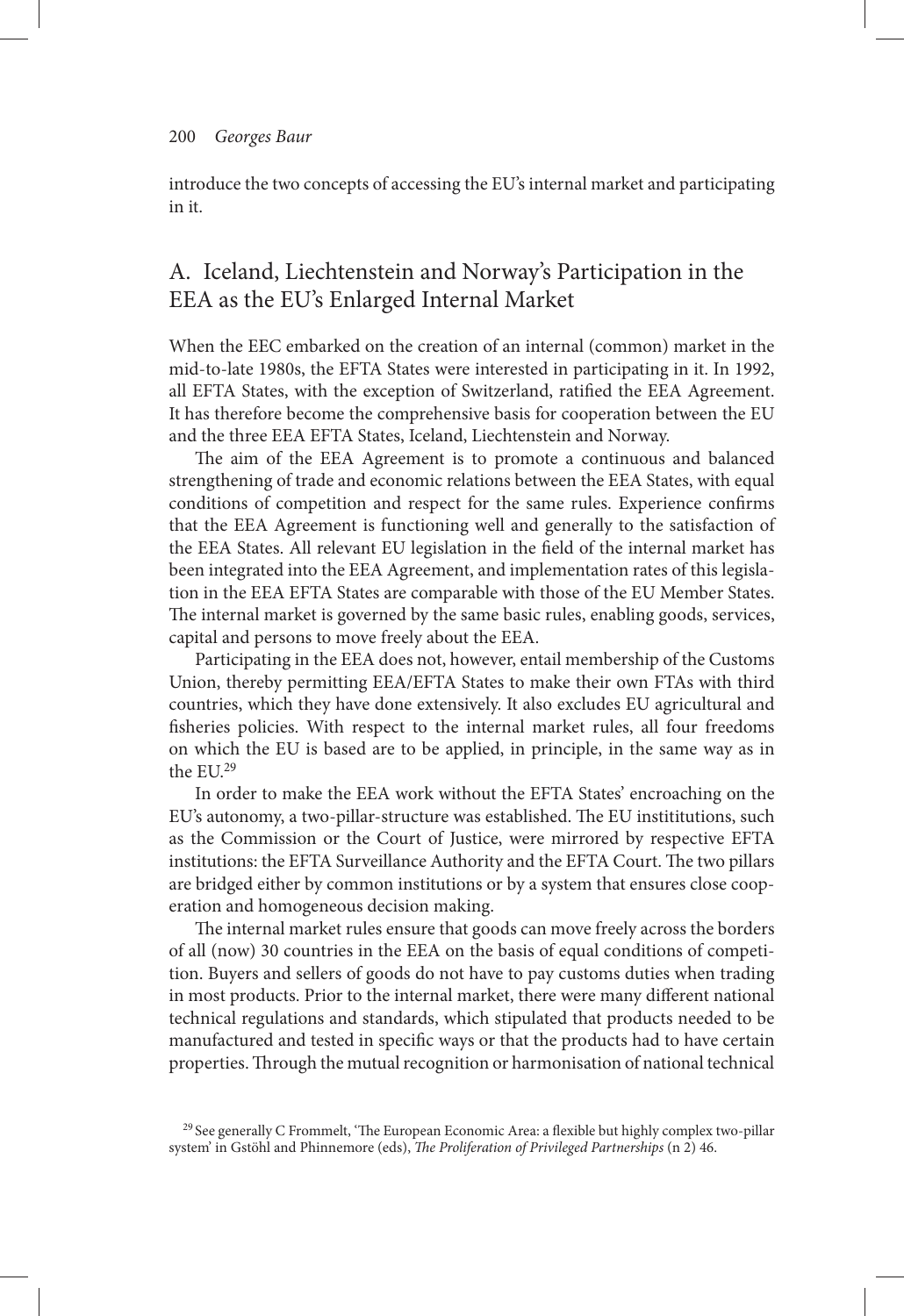standards, and through the mutual recognition of testing procedures, these technical barriers to trade (TBTs) are being removed.

## B. Swiss-EU Relationship

The relationship between Switzerland and the EU, unlike the EEA Agreement, is not a coherent set of rules set out in one agreement. Its two main features, which will be considered in the context of this contribution, are (i) Switzerland's selective ('sectoral') access to the internal market, and (ii) the autonomous adaptation of Swiss law following the EU's legal development.

### *i. Selective Access to the Internal Market*

 Switzerland, having rejected accession to the EEA in 1992, needed several years to negotiate sectoral agreements ('Bilateral Agreements') giving it access to the EU's internal market in some areas of mutual interest. A first batch of Bilateral Agreements included free movement of persons, mutual recognition in relation to conformity assessment, public procurement, agriculture, land transport, civil aviation and research. These agreements were signed in 1999 and entered into force in 2002, 10 years after the EEA Agreement had been rejected in a referendum.

 A second batch of Bilateral Agreements, signed in 2004, included membership of Schengen/Dublin, the automatic exchange of information (former taxation of savings agreement), the combating of fraud, processed agricultural products, the environment, statistics, participation in the MEDIA Programme (Creative Europe), pensions and education. These agreements entered into force between 2005 and 2009. Few additional agreements have been concluded since.<sup>30</sup>

The approach taken in the EU-Swiss relationship with regard to the four freedoms is thus, unlike the EEA Agreement, piecemeal. The free movement of goods does not in itself follow the comprehensive approach laid down in the EEA Agreement in Articles 8–27. The FTA of 1972 continues to be the basis for the free movement of goods between the two parties, but is now supplemented by the Agreement on the Elimination of Technical Barriers to Trade (also known as the Mutual Recognition Agreement (MRA)).<sup>31</sup> It regulates the recognition, compliance and examination of many industrial products traded between Switzerland and the EU. This is done on the basis of harmonisation of the law and equivalence of product requirements. Thus, placing on the market is facilitated reciprocally in almost 20 sectors, in particular for machinery, motor vehicles, medical devices, electrical equipment and telecommunication equipment. The last of these helps in integrating Switzerland into the EU's telecommunications market.

<sup>&</sup>lt;sup>30</sup> See generally M Oesch, *Switzerland and the European Union* (Zurich, Dike, 2018).

<sup>&</sup>lt;sup>31</sup> Agreement of 21 June 1999 between the Swiss Confederation and the European Community on mutual recognition in conformity assessment [2002] OJ L114/369.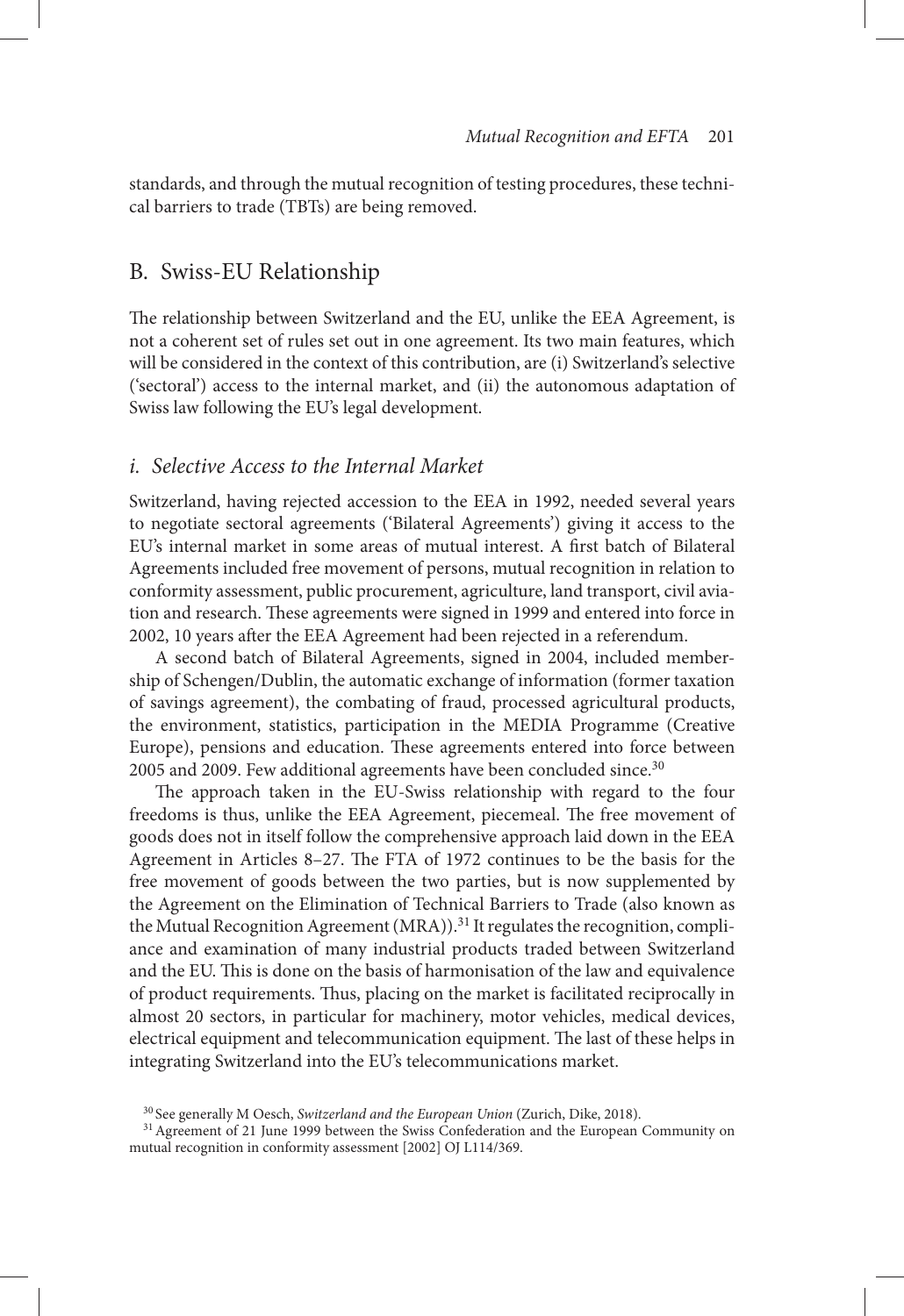#### 202 *Georges Baur*

 With regard to the other freedoms, only the free movement of persons is close to the level of integration found in that of the EEA EFTA States. The Agreement on the Free Movement of Persons (AFMP)<sup>32</sup> is fairly comprehensive. It lacks, however, the dynamic element of the EEA Agreement that would guarantee that Agreement to reflect the level of integration in the EU or the EEA for that matter. This explains why, for example, the Citizens' Rights Directive  $2004/38^{33}$  is not covered by the AFMP. As to services, only a is minimum covered by the Bilateral Agreements, such as cross-border services in the AFMP or land and air transport in the respective agreements.<sup>34</sup>

The EU always saw these Bilateral Agreements as a transitional arrangement that would ultimately be replaced by a more comprehensive agreement, and it insisted on adding an institutional framework to the existing Bilateral Agreements. The requirement for an overarching institutional or governance framework was triggered by the refusal of the Swiss to update the AFMP. Formal negotiations began five years ago, and around the same time that the (first) Withdrawal Agreement (2018) between the EU and the UK was published, a draft Institutional Framework Agreement (IFA) between the EU and Switzerland was made available to the public. 35 Although the situation is not quite comparable in substance, reactions to the draft text, political discussions and reactions to wishes for renegotiation by the EU have been very similar on both the British and Swiss political scene.

#### *ii. Autonomous Adaptation of Swiss Law*

 In order to understand the discussion in the next section on *Cassis de Dijon* in Swiss law, the Swiss concept of autonomous adaptation ('*autonomer Nachvollzug*', ' *reprise autonome*')<sup>36</sup> needs to be introduced. Historically, Swiss law has been influenced by European law since the early days of the EEC. This is obvious, given Switzerland's geographical situation at the centre of the continent, surrounded by EU Member States. This became government policy in 1988, shortly before negotiations on the EEA Agreement began:

 Our goal has to be to secure the greatest compatibility of our legislation with the legislation of our European partners in the areas of cross-border significance (and only there).

<sup>32</sup> Agreement between the European Community and its Member States, of the one part, and the Swiss Confederation, of the other, on the free movement of persons [2002] OJ L114/6.

<sup>34</sup> See n 32 and the Agreement between the European Community and the Swiss Confederation on the Carriage of Goods and Passengers by Rail and Road [2002] OJ L114/91, as well as the Agreement between the European Community and the Swiss Confederation on Air Transport [2002] OJ L114/73.

 35 Available at www.eda.admin.ch/dam/dea/fr/documents/abkommen/Acccord-inst-Projet-de-tex te\_fr.pdf; see generally C Kaddous, 'Switzerland and the EU - Current issues and new challenges under the Draft Institutional Framework Agreement' in Gstöhl and Phinnemore (eds), *The Proliferation of Privileged Partnerships* (n 2) 68.

<sup>36</sup> See generally F Maiani, 'Legal Europeanization as Legal Transformation: Some Insights from Swiss "Outer Europe" in F Maiani, R Petrov and E Mouliarova (eds), *European Integration Without EU Membership: Models, Experiences, Perspectives* ( Max Weber Programme (MWP) ) ( Florence , EUI , 2009/10) 4-9; Oesch, *Switzerland and the European Union* (n 30) 139-53.

<sup>&</sup>lt;sup>33</sup> See n 13.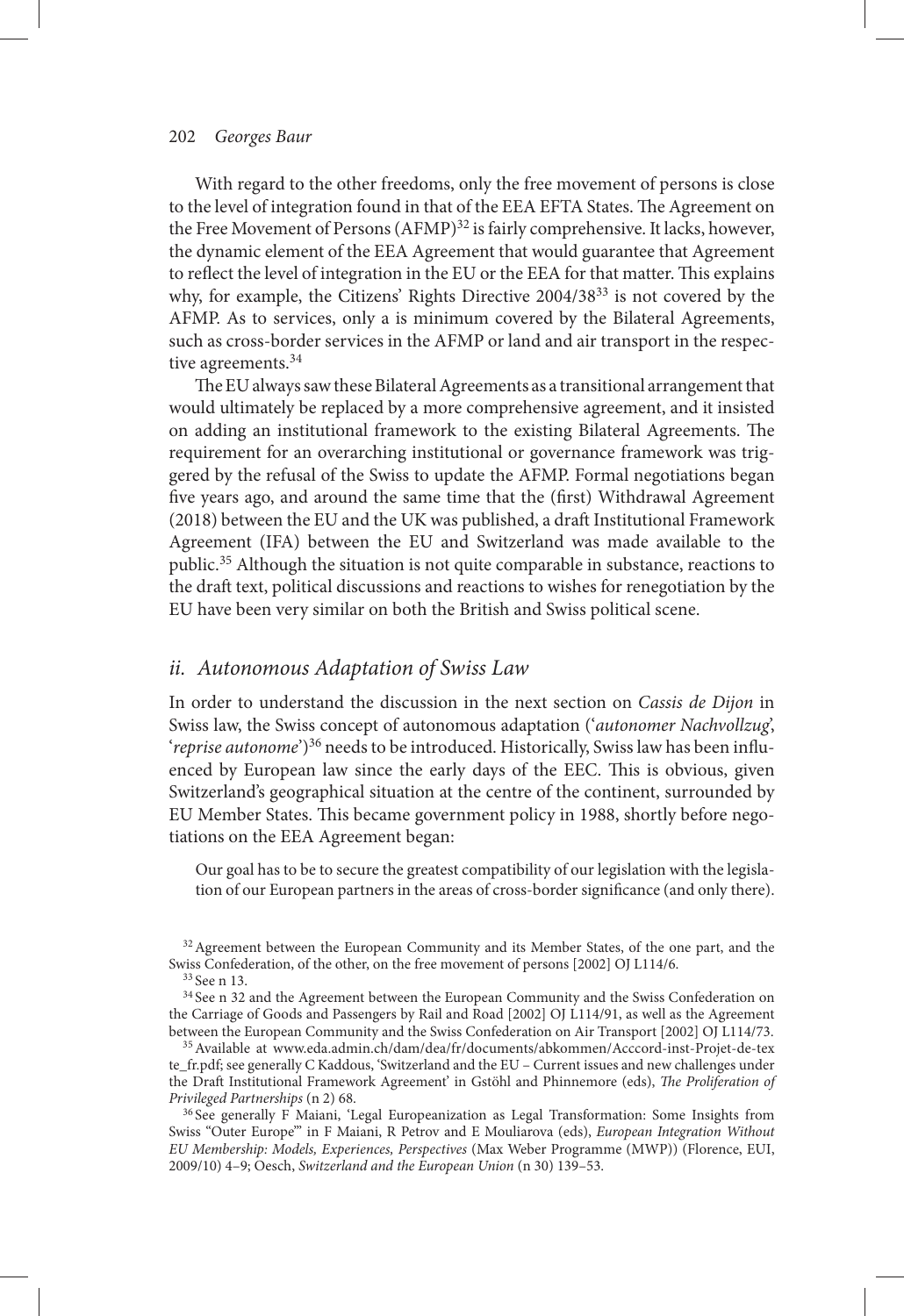... This pursuit of parallelism is not motivated by the introduction of an automatism to adopt European law, but by the prevention of unwanted and unnecessary legal differences, which hamper the aspired mutual recognition of legislation on a European level.<sup>37</sup>

This policy of rendering Swiss law 'euro-compatible' by autonomous adaptation was then set in law: all new laws or amendments of old ones had to be 'systematically examined as to their compatibility with EU law.<sup>38</sup>

 When EU law is adopted without the existence of a legal obligation to do so, there is, of course, a wide variety of ways to do this. Authors write of 'autonomous adaptation' when the EU model is adopted more or less unchanged. European law can, however, also influence Swiss law in a more general and informal way, for example by adoption of its principles or a general spirit, that does not differ fundamentally from the influence of other preparatory work, for example on a bill.<sup>39</sup> Of course, if the adjustment is based not on economic incentives but on pressure, there can no longer be any talk of an 'autonomous' process. This is the case, for example, when compatibility with EU law is a prerequisite for access to the EU's internal market. 40

In the first half of the 1990s, the Swiss economy was characterised by a marked weakness in growth. The causes seemed to be not only the strong currency, but also – due to the absence of any form of integration with the internal market – the protectionist character of the Swiss economy combined with a low level of competition. After Swiss voters had refused to contemplate membership of the EEA, there was a call for a revitalisation of the Swiss economy. Basic reforms laid the ground nationally for the Bilateral Agreements. While these Agreements opened the markets in important areas, the autonomous adaptation of Swiss commercial law was crucial for intensifying competition in the domestic market. In 1995, three important laws in key regulatory areas were passed on the same day: the Federal Act on Technical Barriers to Trade,<sup>41</sup> which removed non-tariff barriers; the Internal Market Act,<sup>42</sup> which broke down inter-cantonal boundaries; and the new Cartel Act,<sup>43</sup> which introduced effective rules for competition.

<sup>37</sup> Swiss Federal Council, *Report on Switzerland's position in the European integration process*, BBl 1988 III 249, 380 (German) / FF 1988 III 233, 365 (French); translation by Oesch, *Switzerland and the European Union* (n 30) 140.

 38 Oesch, *Switzerland and the European Union* (n 30) 140; Federal Act on the Federal Assembly [Parliament], SR/RS 171.0, Art 141(2)(a).

 $39$  For terminology that alternates between 'autonomous adaptation' and 'inspiration', see Swiss Federal Council, *Europe Report 2006* , BBl/FF (Federal Gazette) 2006, 6815, 6831 – 33 (German). As a criterion for choosing the form of adaptation see ibid 6831 (translation by the author): 'The so-called autonomous adaptation is sought wherever economic interests (competitiveness) require or justify it. '

<sup>40</sup> A Heinemann, 'Rechtliche Transplantate zwischen Europäischer Union und der Schweiz' in L Fahrländer et al (eds), *Europäisierung der schweizerischen Rechtsordnung* (Zürich, Dike, 2013) 20.

<sup>41</sup> Bundesgesetz über die technischen Handelshemmnisse (THG)/Loi fédérale sur les entraves techniques au commerce (LETC), 6 October 1995, SR/RS 946.51.

 $^{42}$  Referring to the Swiss domestic internal market; Bundesgesetz über den Binnenmarkt (BGBM)/ Loi fédérale sur le marché intérieur (LMI), 6 October 1995, SR/RS 943.02.

<sup>43</sup> Bundesgesetz über Kartelle und andere Wettbewerbsbeschränkungen (Kartellgesetz, KG)/Loi fédérale sur les cartels et autres restrictions à la concurrence (Loi sur les cartels, LCart), 6 October 1995, SR/RS 251.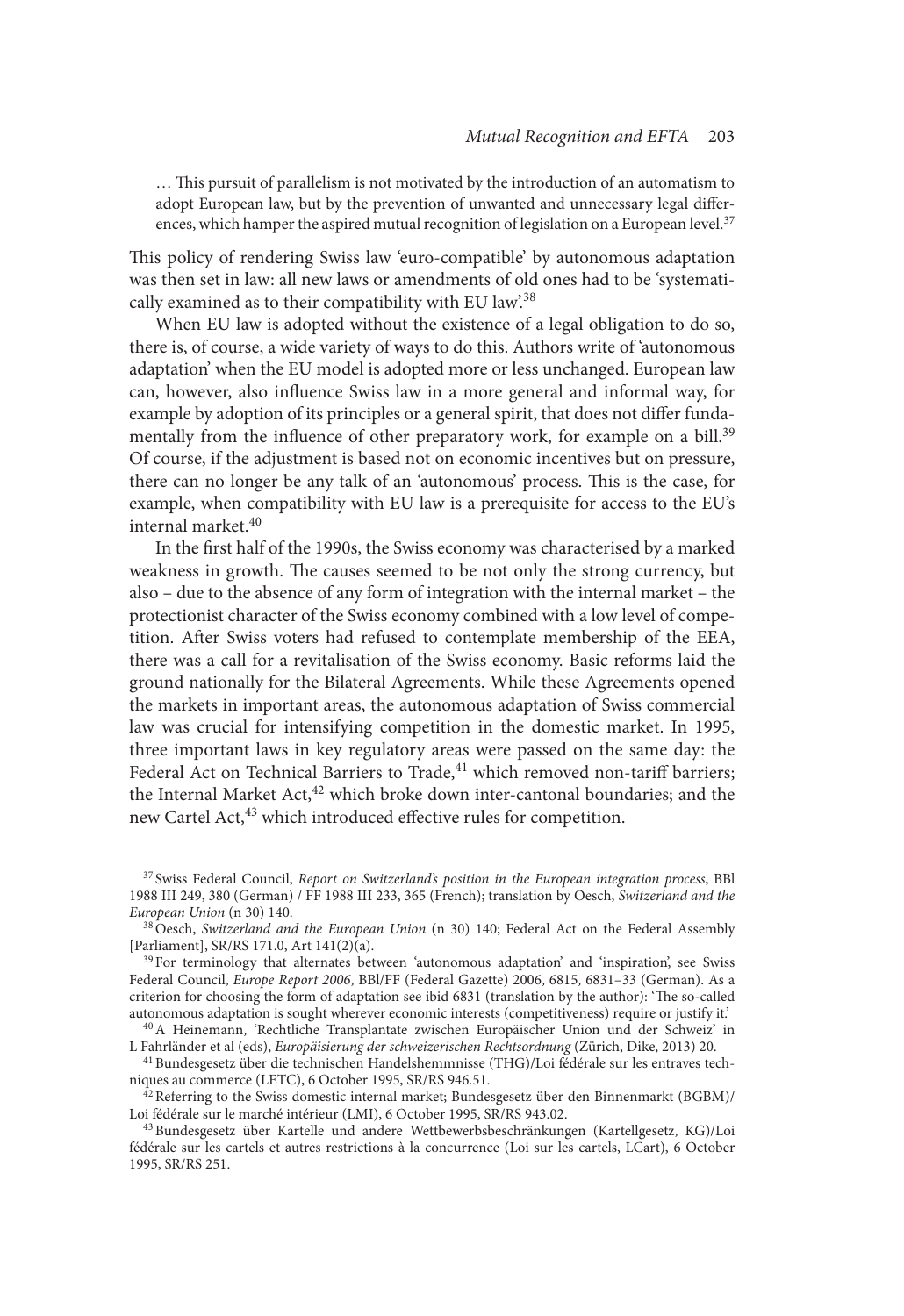The alignment with EU trade law provided a stimulus for growth: greater freedom was given to entrepreneurship, while tightening the antitrust law was meant to rein in the anticompetitive behaviour of undertakings. The economic advantages of the autonomous adaptation of Switzerland's trade law can thus be summarised as follows: (i) cost reductions resulted from the Europe-wide standardisation of legal requirements; (ii) the markets were opened; (iii) competition was intensified by legal imports that were induced by an economic interest on the legislator's part.<sup>44</sup>

## IV. Mutual Recognition and *Cassis de Dijon*

## A. The Enlarged Internal Market

In the Introduction, I briefly sketched the structure of free movement of goods in the EU: 45 essentially, there is either (i) harmonisation, or (ii) in the non-harmonised area, mutual recognition under the terms of the *Cassis de Dijon* jurisprudence.

 To put it simply, under the EEA Agreement, the three EFTA States – Iceland, Liechtenstein and Norway (EEA EFTA States) - were granted treatment, 'as if they were EU Member States.<sup>46</sup> This means that the EU's approach applies to the EEA EFTA States. The provisions on free movement of goods are set out in Part II of the EEA Agreement. The chapter on the basic principles includes product coverage, $47$ provisions relating to the rules of origin, 48 rules concerning customs duties and charges having equivalent effect, $49$  quantitative restrictions and measures having equivalent effect,  $50$  discriminatory internal taxation<sup>51</sup> and rules on State monopolies of a commercial character.<sup>52</sup> These rules 'reproduce the wording of the corresponding provisions in the EEC Treaty ' and, therefore, with a few exceptions, following from the fact that the EEA Agreement does not create a customs union, ' the EEA Agreement ensures the free movement of goods to the same extent as the EEC Treaty'.<sup>53</sup>

The Agreement aims at creating 'a dynamic and homogeneous European Economic Area<sup>'.54</sup> From this it follows that the EEA Agreement (ie its Annexes) is

<sup>44</sup> Heinemann, 'Rechtliche Transplantate' (n 40) 19.

 $^{45}$  See section I.

 $47$  Art 8 EEA.

48 Art 9 EEA.

 49 Art 10 EEA. 50 Arts 11 – 13 EEA.

51 Arts 14 and 15 EEA.

52 Art 16 EEA.

<sup>53</sup> S Norberg et al, *EEA Law - A Commentary on the EEA Agreement* (Stockholm, Fritzes, 1993) 314 – 15.

54 Preamble to the EEA Agreement, fourth recital.

<sup>&</sup>lt;sup>46</sup> M Emerson, 'Which Model for Brexit?', *CEPS Special Report 147* (Brussels, Centre of European Policy Studies, 2016) 3.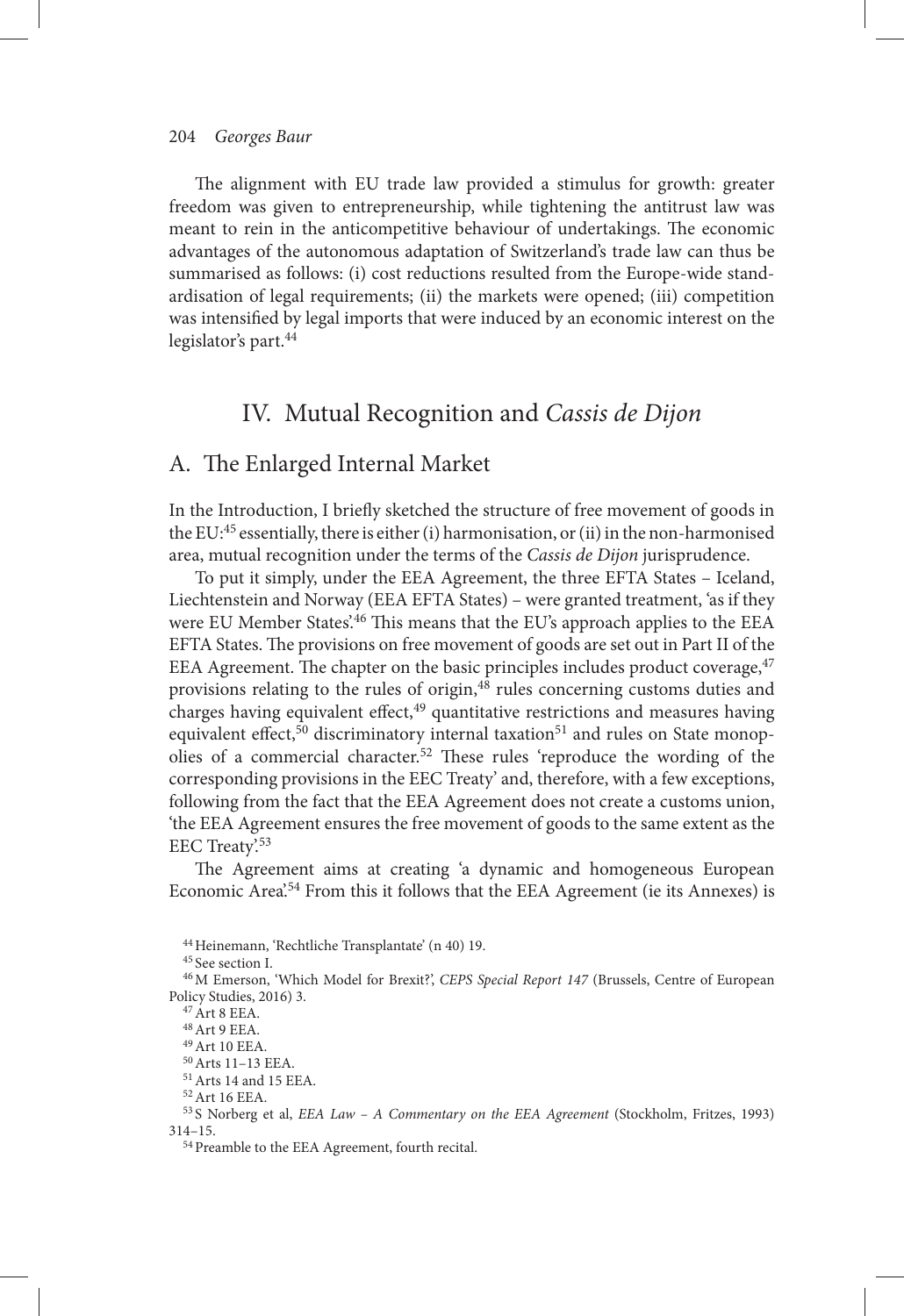constantly updated, 'as closely as possible to the adoption by Union of the corresponding new Union legislation with a view to permitting a simultaneous application of the latter as well as the amendments of the Annexes to the Agreement.<sup>55</sup>

In order to guarantee homogeneity, this must also be reflected in the jurisprudence. However, the EEA Agreement refers only to 'the relevant rulings of the Court of Justice of the European Communities given prior to the date of signature of this Agreement'.<sup>56</sup> The Agreement between the EFTA States on the Establishment of a Surveillance Authority and a Court of Justice (Surveillance and Court Agreement (SCA)),<sup>57</sup> however, also sets out rules for future jurisprudence of the Court of Justice, in as much as

 the EFTA Surveillance Authority and the EFTA Court shall pay due account to the principles laid down by the relevant rulings by the Court of Justice of the European Communities given after the date of signature of the EEA Agreement ...<sup>58</sup>

 Nonetheless, in practice, this distinction was not greatly pondered by the EFTA Court, which from the very beginning interpreted EEA law in conformity with the jurisprudence of the Court of Justice, irrespective of whether such rulings were handed down prior to or after the date of signature of the EEA Agreement.<sup>59</sup> It was therefore also clear that the three EEA EFTA States could not be affected by the Polydor jurisprudence,<sup>60</sup> at least with regard to policies falling within the scope of the EEA Agreement.

 Hence, the set-up in the EEA with regard to the free movement of goods from a legislative point of view was the same as in the EU: a harmonised area, including the relevant secondary legislation of the EU, and the non-harmonised area where mutual recognition applies. With regard to the rules that apply to the latter, the scope of the *Cassis de Dijon* principle was extended to the EEA EFTA countries as the Court of Justice's jurisprudence was applicable under the EEA Agreement as well.

### B. Switzerland

 In order to mitigate the consequences of not participating in the internal market, Switzerland autonomously<sup>61</sup> introduced *Cassis de Dijon* into its domestic law. This was done in two ways: first, *Cassis de Dijon* was used as a means to liberalise the

<sup>60</sup> See n 20; S Norberg. 'The European Economic Area' in P Oliver (ed), Oliver on Free Movement of Goods in the European Union, 5th edn (Oxford, Hart Publishing, 2010) 493.

 $^{61}$  See section II.B.ii.

55 Art 102(1) EEA.

56 Art 6 EEA.

57 [1994] OJ L344/3.

58 Art 3(2) SCA.

<sup>&</sup>lt;sup>59</sup> Case E-1/94 *Restamark* [1994-1995] EFTA Ct Rep 15; P Wennerås, 'Commentary to Article 6 EEA' in F Arnesen et al (eds), *Agreement on the European Economic Area - A Commentary* (Baden-Baden, Nomos, 2018) fnn 8-9.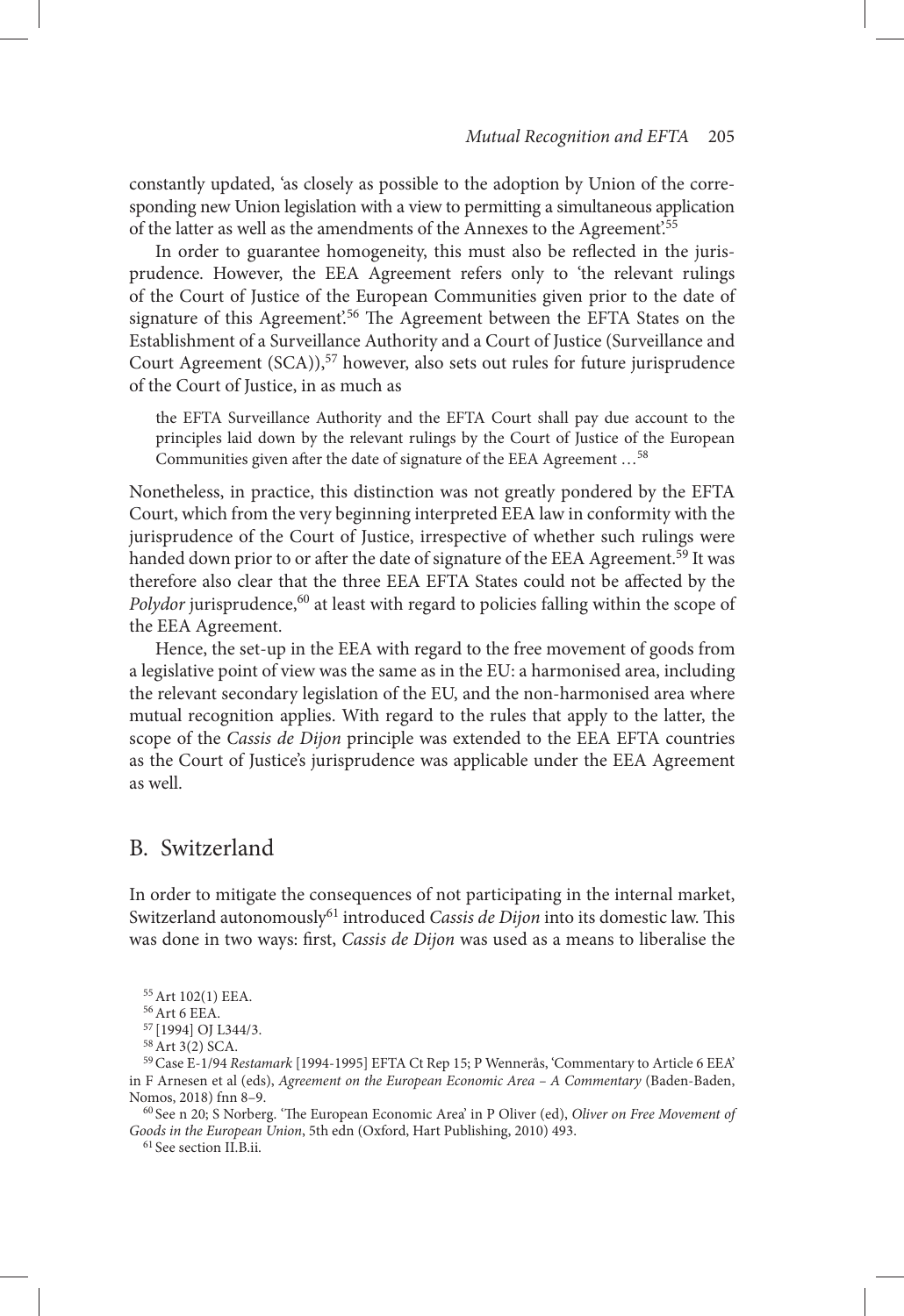domestic market (see section IV.B.i); second, and more interestingly in the context of this chapter, it was introduced to facilitate external trade (see sections IV.B.ii-v). There is, however, no direct link, by international agreement or otherwise, that formally connects these Swiss forms of *Cassis de Dijon* to the principle of EU law. Nor is there any duty to apply the Court of Justice's jurisprudence in that respect. Therefore, each form of the Swiss 'Cassis de Dijon principle' is to be interpreted autonomously in its respective context. It thus rather becomes '*Cassis de Berne*'.<sup>62</sup>

## *i. Federalism and the Notion of* Cassis de Dijon

 Switzerland is a federal state. Federalism is, next to direct democracy and neutrality, seen as one of the pillars of the Swiss Constitution.<sup>63</sup> The position of the cantons is very strong and, to cut a long story short, they normally hold those legislative rights that have not been expressly handed to the Confederation, that is, the national level.<sup>64</sup> Hence, many laws regulating the market, for example on lawyers' access to the bar, or conditions for submitting offers for local construction projects or even rules regarding the efficiency of boilers, were (and to some extent still are) cantonal. This led to a closed domestic market and high prices for goods and services. Much of this would have been remedied by the legislative programme, 'Eurolex', which would have opened up the national market when Switzerland prepared for joining the EEA in 1992. *Cassis de Dijon* would have had the same meaning in Switzerland as in the EU, as is the case in the other EFTA States, Iceland, Liechtenstein and Norway.

 However, when EEA accession was rejected in a referendum by the Swiss electorate, the Government in 1993 proposed transposing most of its 'Eurolex' Bill into its subsequent 'Swisslex' Bill. One of the laws contained in that package was the so-called Internal Market Act (IMA).<sup>65</sup> The central provision of that IMA reads as follows:

Any person has the right to offer goods, services and work throughout the territory of Switzerland, provided that the exercise of the relevant gainful activity is permitted in the canton or commune in which [s]he is established or domiciled. 66

 In its explanatory message, the Swiss Government expressly referred to ' the *Cassis de Dijon* principle' to explain its intention behind the IMA.<sup>67</sup>

<sup>&</sup>lt;sup>62</sup> T Cottier and D Herren, 'Das Äquivalenzprinzip im schweizerischen Aussenwirtschaftsrecht: von Cassis de Dijon zu Cassis de Berne<sup>2</sup> in *Schweizerisches Jahrbuch für Europarecht/Annuaire Suisse de* droit européen 2016/2017 (Bern, Stämpfli, 2009) 249.

63 See, eg, O Nicole-Berva , *Swiss direct democracy: a brief history and current debates* ( 2016 ) available at www.demokratiezentrum.org/fileadmin/media/pdf/Direkte%20Demokratie/Swiss\_direct\_democracy OpheliaNicoleBerva.pdf.

 $64$  Art 3 Swiss Constitution.

 $65$  See n 412.

 $66$  Art 2(1) IMA (author's own translation).

67 BBl\_1995 I\_1213, 1263 (German), FF 1995 I 1193, 1243 (French).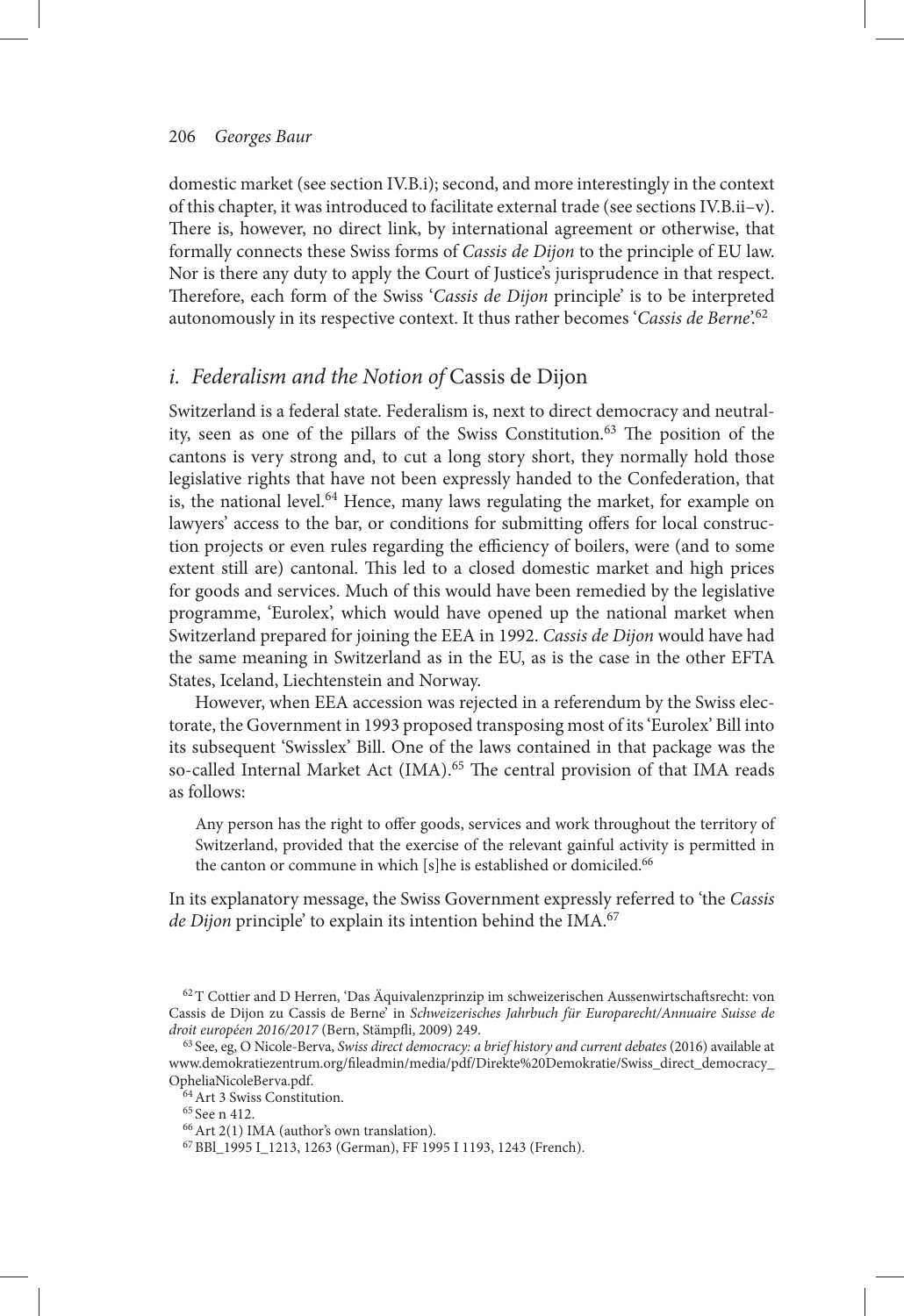So, as if it were a magic wand to solve all problems, the term 'Cassis de Dijon principle' entered the arena. Given that there is no formal link with *Cassis de Dijon* (for example, there was no agreement introducing the *Cassis de Dijon* principle as it is understood in the EU into Swiss law), that term, in the Swiss domestic context, started to have a life of its own. It is not fully identical with that in the EU.

 On the one hand, there are clearly common features. For example, Swiss law follows EU law in its central point; the central provision of the IMA quoted above, ie free movement of goods services and labour, if lawful under the cantonal or local legislation of origin, was directly inspired by the EU principle and is therefore oft en seen as the central *Cassis de Dijon* principle ( ' *Cassis de Dijon* -Grundsatz *per se*').<sup>68</sup> The recognition of professional qualifications (diploma) as in Article 4 IMA is seen as derived from EU law as well.<sup>69</sup> Further, Swiss law recognises mandatory requirements. The original version of the law mentioned, for example, the protection of public health, the fairness of commercial transactions, the protection of the environment, consumer protection, social and energy policy, safeguarding a sufficient level of education with regard to professional qualifications subject to licensing. 70 It thus copied some elements from the Court of Justice's decision in *Cassis de Dijon*<sup>71</sup> and added some more that were not exhaustive. These mandatory requirements were subject to a proportionality test. The law also stated in which cases such mandatory requirements were seen as proportional. This was, however, not enough to break up protectionist practices at sub-federal level. Therefore, in 2006, these provisions were amended. According to the amended law, there are no longer any explicit mandatory requirements. Rather, the aforementioned list was replaced by a provision that foresaw under what conditions mandatory requirements were *not* to be seen as being proportional.<sup>72</sup> An example would be that a mandatory requirement would a priori not withstand the proportionality test if the protection of public interests could be achieved by provisions of the place of origin. 73

On the other hand, there are differences between the Swiss approach and that of the EU: for instance, the IMA covers only restrictions to free movement originating from public authorities; in the EU, as the decision in *Bosman*74 shows, EU law applies to a wider range of regulatory activities. However, *Cassis* in its Swiss domestic version applies in a broader manner and covers all four freedoms.<sup>75</sup>

74 Case C-415/93 *Bosman* , ECLI:EU:C:1995:463 .

 $^{75}$ T Cottier and B Merkt, 'La fonction fédérative de la liberté du commerce et de l'industrie et la loi sur le marché intérieur suisse: l'influence du droit européen et du droit intérnational économique' in

68 D Herren , ' Das Cassis de Dijon-Prinzip im schweizerischen Recht ' in T Cottier (ed), *Die Europakompatibilit ä t des schweizerischen Wirtschaft srechts: Konvergenz und Divergenz* ( Basel , Helbing Lichtenhahn, 2012) 59, 66.

<sup>&</sup>lt;sup>69</sup> See D Herren, 'Das Cassis de Dijon-Prinzip' (Berne, Stämpfli 2014) 227; C Janssens, The Principle of Mutual Recognition in EU Law ( Oxford , Oxford University Press , 2013 ) 15.

70 Article 3(2) IMA of 1994.

<sup>&</sup>lt;sup>71</sup> Cassis de Dijon (n 1) para 8.

72 Art 3(2) IMA.

73 Art 3(2)(a) IMA.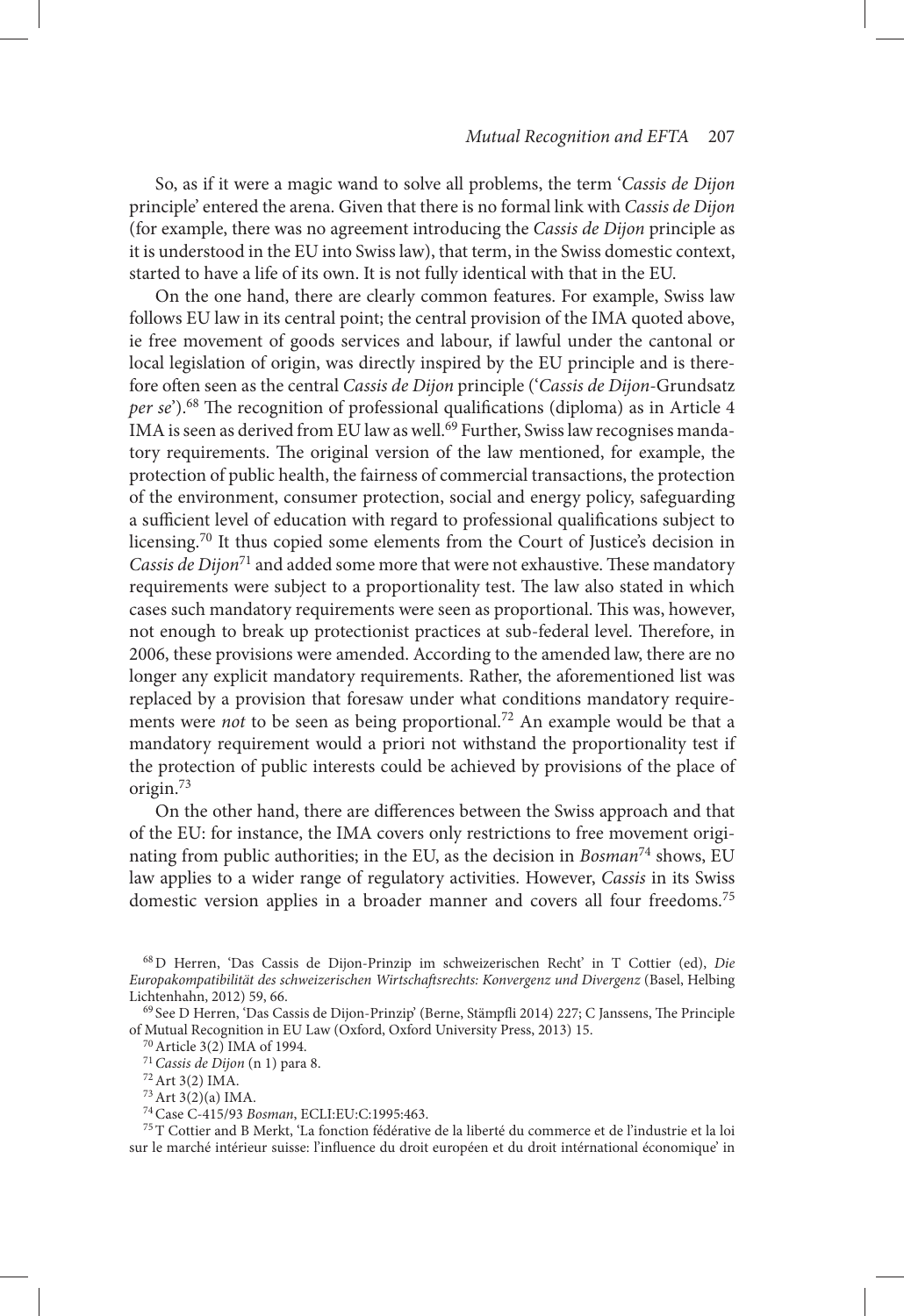Furthermore, the notion of *Cassis de Dijon* in the Swiss domestic context provides for a statutory a priori equivalence of the different cantonal regulations.<sup>76</sup>

## ii. Unilateral rather than Mutual Recognition?

The blurring did not end there. As will be shown, Switzerland unilaterally introduced 'the *Cassis de Dijon* principle' into its legislation regulating international trade. 77 Because Switzerland did not join the EEA in 1992, the 1972 FTA with the EU remained the basis for bilateral trade in industrial products. As mentioned before, the Swiss Federal Court refused to adopt the case law of the Court of Justice on the free movement of goods on that basis. This was notably the case<sup>78</sup> with regard to the decisions in *Dassonville*,<sup>79</sup> Cassis de Dijon<sup>80</sup> and Keck.<sup>81</sup>

Switzerland does not therefore benefit from the *Cassis de Dijon* principle of mutual recognition, as is the case in the EEA, and numerous technical barriers to trade remained in place that contribute, for instance, to very high prices in Switzerland. It proved, however, not possible to overcome this unsatisfactory situation by negotiating a bilateral agreement with the EU introducing the *Cassis de Dijon* principles, or at least mutual recognition. This was due, on the one hand, to the difficulties in domestic politics as far as the relations between Switzerland and the EU are concerned. On the other hand, there was no interest on the EU's part to enter into further sectoral agreements, especially such that would benefit only Switzerland. Therefore, the Swiss legislator decided to introduce the *Cassis-de-Dijon* principle of mutual recognition autonomously and apply it unilaterally to products from the EEA.<sup>82</sup> This was done by amending the Federal TBT Act.  $83$  The respective amendments entered into force on 1 July 2010. The introduction of the *Cassis de Dijon* principle was expected to lead to lower prices for consumers, facilitating trade with the EEA States and thus saving well over CHF 2 billion annually.<sup>84</sup>

This newly introduced concept of *Cassis de Dijon* in the Swiss external trade context is not fully identical with that used in the Swiss domestic context.<sup>85</sup>

76 Art 2(5) IMA.

<sup>79</sup> Case C-8/74 Procureur du Roi v Benoît and Gustave Dassonville, ECLI:EU:C:1974:82.  $80$  See n 1.

P Zen Ruffinen and A Auer (eds), *De la constitution. Etudes en l'honneur de Jean-Francois Aubert* (Basel, Helbing, 1996) 467.

<sup>&</sup>lt;sup>77</sup> M Oesch, 'Die Europäisierung des schweizerischen Rechts' in T Cottier (ed), Die *Europakompatibilit ä t des schweizerischen Wirtschaft srechts: Konvergenz und Divergenz* ( Basel , Helbing Lichtenhahn, 2012) 13, 36.

<sup>&</sup>lt;sup>78</sup> Swiss Federal Court (n 24) consideration 6.

<sup>&</sup>lt;sup>81</sup> Cases C-267/91 and C-268/91 *Keck and Mithouard*, ECLI:EU:C:1993:905.

<sup>&</sup>lt;sup>82</sup> See generally Oesch, *Switzerland and the European Union* (n 30) 149-51.

<sup>&</sup>lt;sup>83</sup> See n 41.

<sup>84</sup> C Perritaz and N Wallart, 'Les conséquences économiques de la révision de la loi sur les entraves techniques au commerce' in *Die Volkswirtschaft/La Vie économique 10-2008*, 23.

<sup>&</sup>lt;sup>85</sup> Oesch, 'Die Europäisierung des schweizerischen Rechts' (n 77) 36.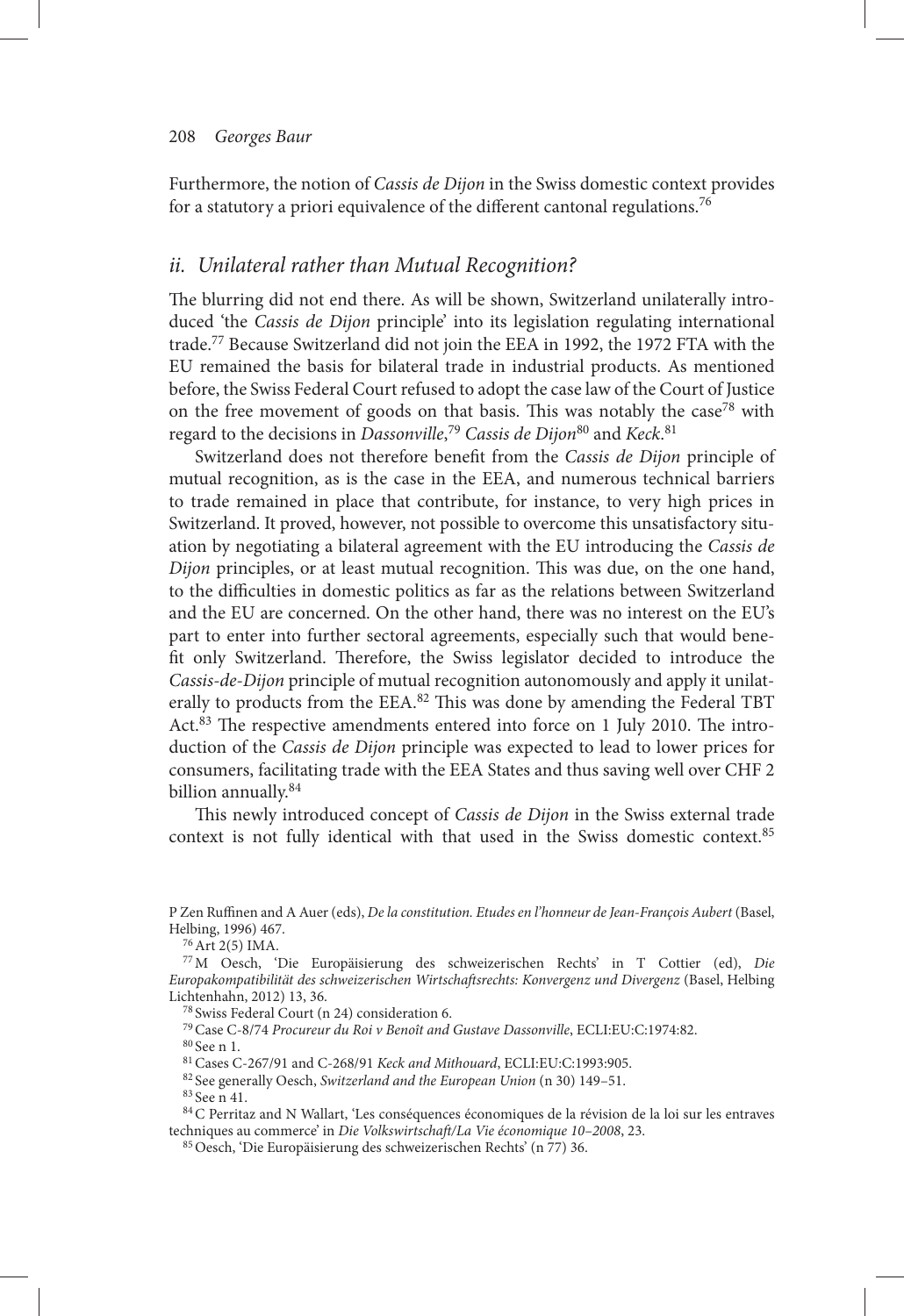It suffices to mention the example of the mandatory requirements, equally foreseen in the external trade context.<sup>86</sup> In contrast to the amended version of the IMA, these are, however, explicitly stated in the TBT Act. Public interests that may constitute mandatory requirements may be the protection of public order and security, the protection of public health, the protection of the environment, security at work, consumer protection and fairness of commercial transactions, protection of the cultural heritage and the protection of property. These elements are, unlike those in the original version of the IMA, exhaustive.<sup>87</sup> A test of proportionality is to be applied here as well.<sup>88</sup>

And, again, the term 'Cassis de Dijon' was not to be understood as identical with EU law. The recognition of the principle of mutual recognition in the Swiss measure differs in two ways from the *Cassis de Dijon* principle of mutual recognition that applies in the EEA:

- On the one hand, the Swiss version covers both products that are lawfully marketed based on Union product regulations and products that – in the case of incomplete or missing harmonisation in the EU – correspond to the technical regulations of an EEA Member State. Since the revision of the TBT Act, the *Cassis de Dijon* principle therefore applies to all products that are legally sold in the EEA.
- On the other hand, the autonomous introduction of that principle means that easier market access is one-sided, that is, in favour of products imported from the EEA. Conversely, Swiss products and their manufacturers in Switzerland do not benefit from easier market access in the EEA; it is a one-way street.<sup>89</sup> Even if such a procedure contradicts the fundamental principle of reciprocity, the legislator consciously accepts this disadvantage, since the mere unilateral application also appears to be economically advantageous for Switzerland.<sup>90</sup>

 Prior to the legislative amendment, some academics were of the opinion that there was no need for legislative intervention in order to apply the *Cassis de Dijon* principle to products from the EU. These voices argued that it would be quite possible to interpret Article 13 of the FTA between Switzerland and the EU accordingly, and thereby introduce the *Cassis de Dijon* principle of mutual recognition through jurisprudence, at least for industrial goods.<sup>91</sup> However, as mentioned before, the Swiss Federal Court had hitherto shown little willingness to interpret the FTA

86 Art 4(4) TBT Act.

<sup>87</sup> Botschaft [explanatory message by the government] zur Teilrevision des Bundesgesetzes über die technischen Handelshemmnisse vom 25. Juni 2008, BBl 2008 7275, 7309.

88 Art 4(3)(c) TBT Act.

<sup>&</sup>lt;sup>89</sup> C Tobler, 'Cassis de Dijon für die Schweiz: Pur oder on the Rocks' (2005) *Swiss Review of International and European Law* 567, 568 .

<sup>&</sup>lt;sup>90</sup> Explanatory message (n 87) 7299.

<sup>91</sup> In this vein see Tobler, 'Cassis de Dijon für die Schweiz' (n 89) 569-70; or A Kellerhals and T Baumgartner, 'Das "Cassis-de-Dijon" - Prinzip und die Schweiz' (2006) 102 Schweizerische *Juristenzeitung* 321, 326 .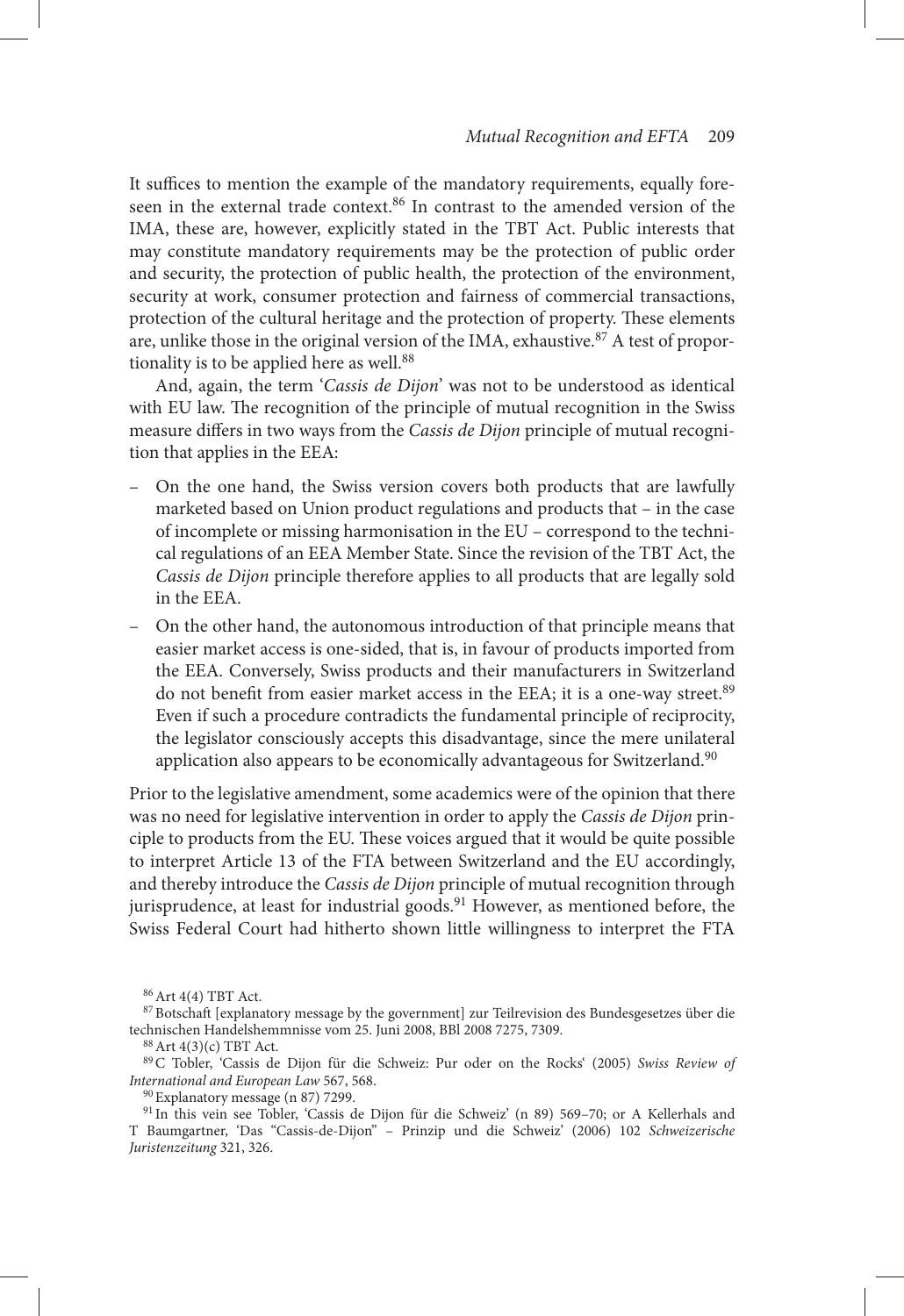accordingly, and it did not show any signs that it would change its attitude significantly. Furthermore, it would be questionable anyway whether the Swiss Federal Court could manage such a far-reaching interpretation of the FTA, even if it were willing to adapt its jurisprudence. Compared to the integrative, pioneering role played by the Court of Justice in completing the internal market, the Swiss Federal Court's function in interpreting the FTA has been quite a different, and much more self-restrained.<sup>92</sup>

## *iii. Main Features of the New Regulation*

 Since the amendment of the TBT Act in 2010, products that have been manufactured and legally placed on the market in accordance with the relevant provisions of EU law in the harmonised area, or of the EEA country of origin in the nonharmonised area, can also be imported and sold in Switzerland without further testing.<sup>93</sup> There is, however, a caveat with respect to product information. There, the principle applies that the product information must be written in at least one of the official Swiss languages.<sup>94</sup> Exceptions are permitted if product information in another language provides sufficient and unequivocal information about the product. This applies, for example, to Spanish or Greek wine, which is already labelled in a foreign language in Switzerland and can thus be sold.<sup>95</sup> Cosmetics, textiles and clothing, food and home furnishings, for example, all benefit from the unilateral introduction of the *Cassis de Dijon* principle of mutual recognition. These are products that do not comply – or do not comply fully – with Swiss technical regulations and whose free circulation between the EEA and Switzerland is not guaranteed by an international agreement either. 96

There are, however, a few exceptional cases subject to special regulation to which the *Cassis de Dijon* principle does not apply.<sup>97</sup> This is the case with regard to products:

- that are subject to approval or registration. This primarily includes medicinal products based on the Medicinal Products Act,<sup>98</sup> as well as substances that are subject to legislation on chemicals;
- that require a prior import permit or are subject to a general ban on imports. This applies, for example, to products whose import is subject to authorisation

98 Bundesgesetz über Arzneimittel und Medizinprodukte (Heilmittelgesetz, HMG)/Loi fédérale sur les médicaments et les dispositifs médicaux (Loi sur les produits thérapeutiques, LPTh), 15.12. 2000, SR/RS 812.21.

<sup>&</sup>lt;sup>92</sup> M Oesch, 'Die einseitige Einführung des Cassis-de-Dijon-Prinzips' (2009) 11-12 *Anwalts Revue de l'Avocat* 520; as to the Swiss Federal Court's self-restrained attitude, see BGE/ATF 105 II 49 (n 19) consideration 3.

93 Art 16a TBT Act.

94 Arts 4a and 16e TBT Act.

<sup>&</sup>lt;sup>95</sup> Explanatory message (n 87) 7312.

96 ibid 7357.

97 Art 16a(2) TBT Act.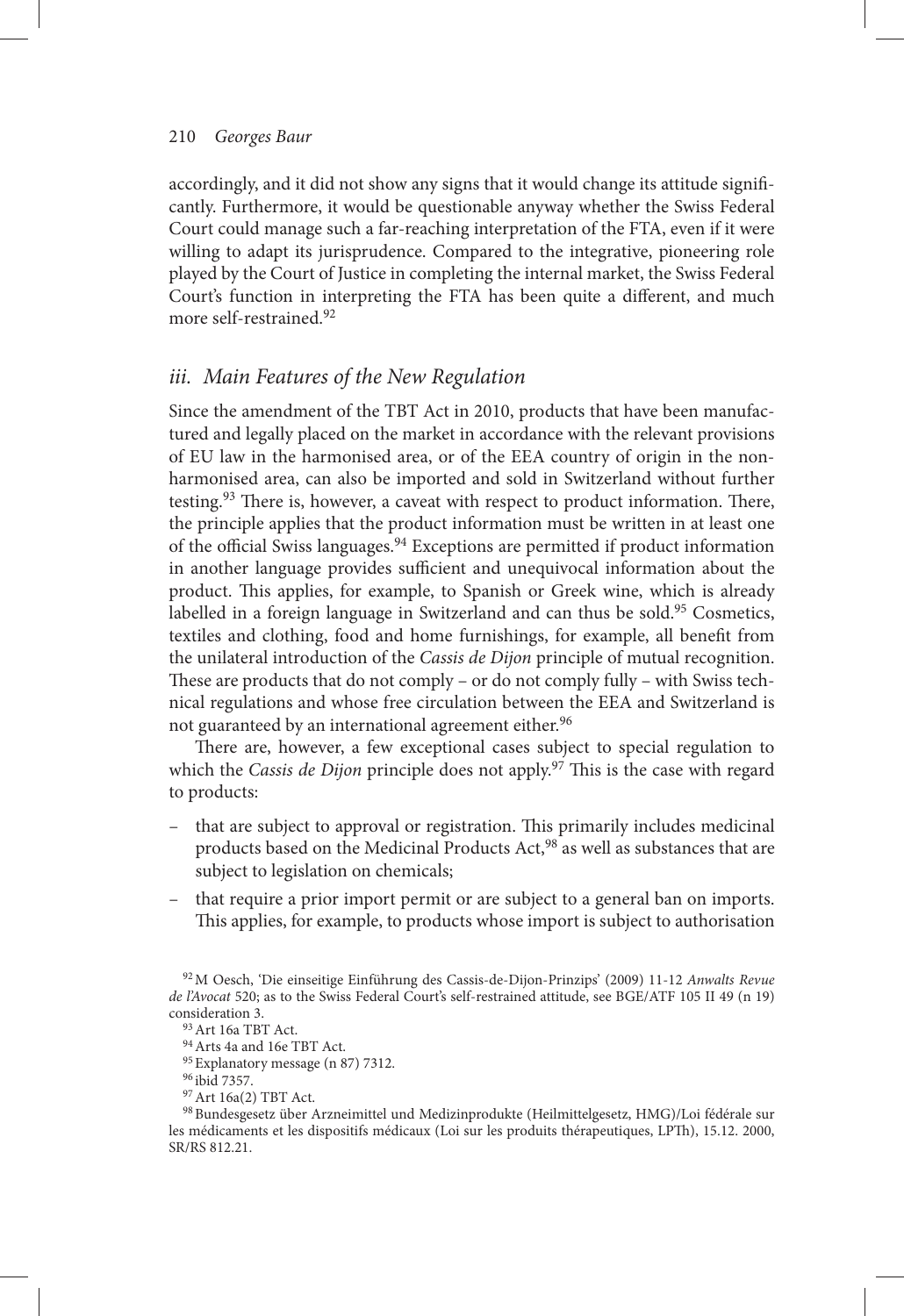based on the War Material Act<sup>99</sup> or the Goods Control Act,  $100$  as well as for products from countries against which Switzerland has issued an embargo based on the Embargo Act;<sup>101</sup>

– whose privileged import would be against overriding public interests. With regard to such products the Federal Council (Government) can issue an express exception.<sup>102</sup> It laid down certain exceptions in the executive ordinance. Such exceptions include alcopops, detergents and eggs from prohibited cage farming, where the respective legislation as to declaration of content is stricter than according to EU legislation. 103

 Products that have no access to the Swiss market for these reasons are listed on a special negative list available on the website of the State Secretariat for Economic Affairs  $(SECO)$ .  $104$ 

### *iv. Special Regulation for Food*

Food is subject to special regulation. Accordingly, foodstuffs that have been legally placed on the market in the EEA but do not meet the relevant provisions of Swiss food legislation require a special permit for marketing in Switzerland.<sup>105</sup> The Federal Office of Public Health is the licensing authority. Authorisation is granted if the food product:

- meets the product regulations in the EU or in the event of lacking or incomplete harmonisation of EU law – the regulations of an EEA State and has been lawfully marketed;
- complies with the general level of Swiss health protection; and
- meets the requirements for product information.

99 Bundesgesetz über das Kriegsmaterial (Kriegsmaterialgesetz, KMG)/Loi fédérale sur le matériel de guerre (LFMG), 13.12.1996, SR/RS 514.51.

100 Bundesgesetz über die Kontrolle zivil und militärisch verwendbarer Güter, besonderer militärischer Güter sowie strategischer Güter (Güterkontrollgesetz, GKG)/Loi fédérale sur le contrôle des biens utilisables à des fins civiles et militaires, des biens militaires spécifiques et des biens stratégiques (Loi sur le contrôle des biens, LCB), 13.12.1996, SR/RS 946.202.

101 Bundesgesetz über die Durchsetzung von internationalen Sanktionen (Embargogesetz, EmbG)/ Loi fédérale sur l'application de sanctions internationales (Loi sur les embargos, LEmb), 22.3.2002. SR/ RS 946.231.

102 Art 16a(2)(e) TBT Act.

<sup>103</sup> Art 2 TBT Ordinance (Verordnung über das Inverkehrbringen von nach ausländischen technischen Vorschriften hergestellten Produkten und über deren Überwachung auf dem Markt, VIPaV/ Ordonnance réglant la mise sur le marché de produits fabriqués selon des prescriptions techniques étrangères et la surveillance du marché de ceux-ci, OPPEtr; SR/RS 946.513.8).

 104 At www.seco.admin.ch/dam/seco/en/dokumente/Aussenwirtschaft/Wirtschaftsbeziehungen/ Technische%20Handelshemmnisse/Negativliste/negativliste.pdf.download.pdf/Liste\_N%C3%A9 gative\_fr\_20191120.pdf (French), www.seco.admin.ch/dam/seco/de/dokumente/Aussenwirtschaft/ Wirtschaft sbeziehungen/Technische%20Handelshemmnisse/Negativliste/negativliste.pdf.download. pdf/Negativliste\_de\_20191120.pdf (German).

105 Arts 16c and 16d TBT Act.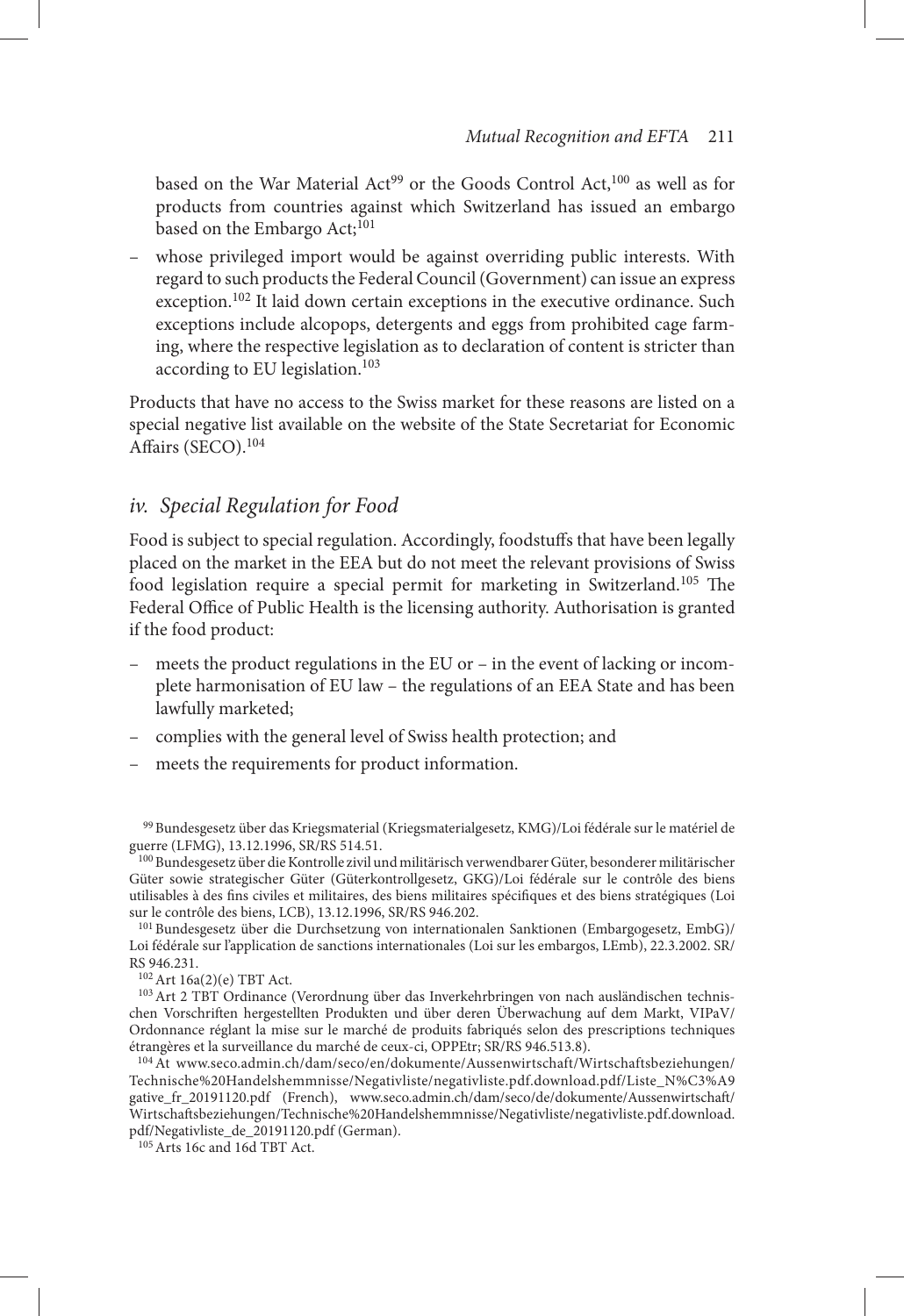#### 212 *Georges Baur*

The permit is issued in the form of a general ruling and also applies to similar food products. 106 If a similar food product complies with the product regulations on which the general ruling is based, it can be sold on the Swiss market without further testing and approval. Swiss producers can also rely on such a ruling if they want to manufacture and distribute food based on the provisions of such a ruling. There are, however, reservations with regard to the Swiss provisions on labour standards and animal protection.<sup>107</sup>

 In practical terms, despite these special regulations, the *Cassis de Dijon* principle is equally applied in the area of food. The most important divergence from its application to other products is the need for prior approval for the first import. Nonetheless, this special regulation makes law enforcement easier in the food sector. The control effort is only to be incurred during the approval process prior to the first import. Thereafter, corresponding controls and clarifications are no longer necessary as part of market surveillance. This relieves the burden in particular on the cantons, which are traditionally responsible for enforcing food legislation. 108

## *v. Some Drawbacks: Discrimination against National Products and Sovereignty Concerns*

The unilateral introduction of the *Cassis de Dijon* principle may result in domestic producers' being disadvantaged compared to their European competitors if a product from the EEA has to comply with less stringent product regulations than under Swiss law for producing the same product in Switzerland. Unsurprisingly, the problem of such national discrimination was discussed throughout the legislative process when the TBT Act was amended.<sup>109</sup>

In order to mitigate discriminatory effects, Swiss producers who produce only for the domestic market may also manufacture and market their products in accordance with technical regulations of the EU or – if there is no harmonisation – an EEA State.<sup>110</sup> Swiss producers can therefore freely choose whether they want to manufacture their products based on the Swiss product regulations, or based on the relevant provisions of EU law or of an EEA State.

Swiss academics take a rather positive view of Switzerland's having unilaterally introduced the *Cassis de Dijon* principle, as the chosen regulation consistently eliminates any form of possible disadvantage for domestic producers compared to competitors from the EEA. In their view it is the most liberal of all possible solutions, failing a respective agreement with the EU, and goes far beyond the approval procedure for hardship cases originally proposed by the Swiss Government. At the same time, there remains a certain level of discomfort. On the one hand, and

106 Art 16d(2) TBT Act.

 $^{107}$  Explanatory message (n 87) 7325.

<sup>&</sup>lt;sup>108</sup> Oesch, 'Die einseitige Einführung des Cassis-de-Dijon-Prinzips' (n 92) 521.

109 ibid 522.

110 Art 16b TBT Act.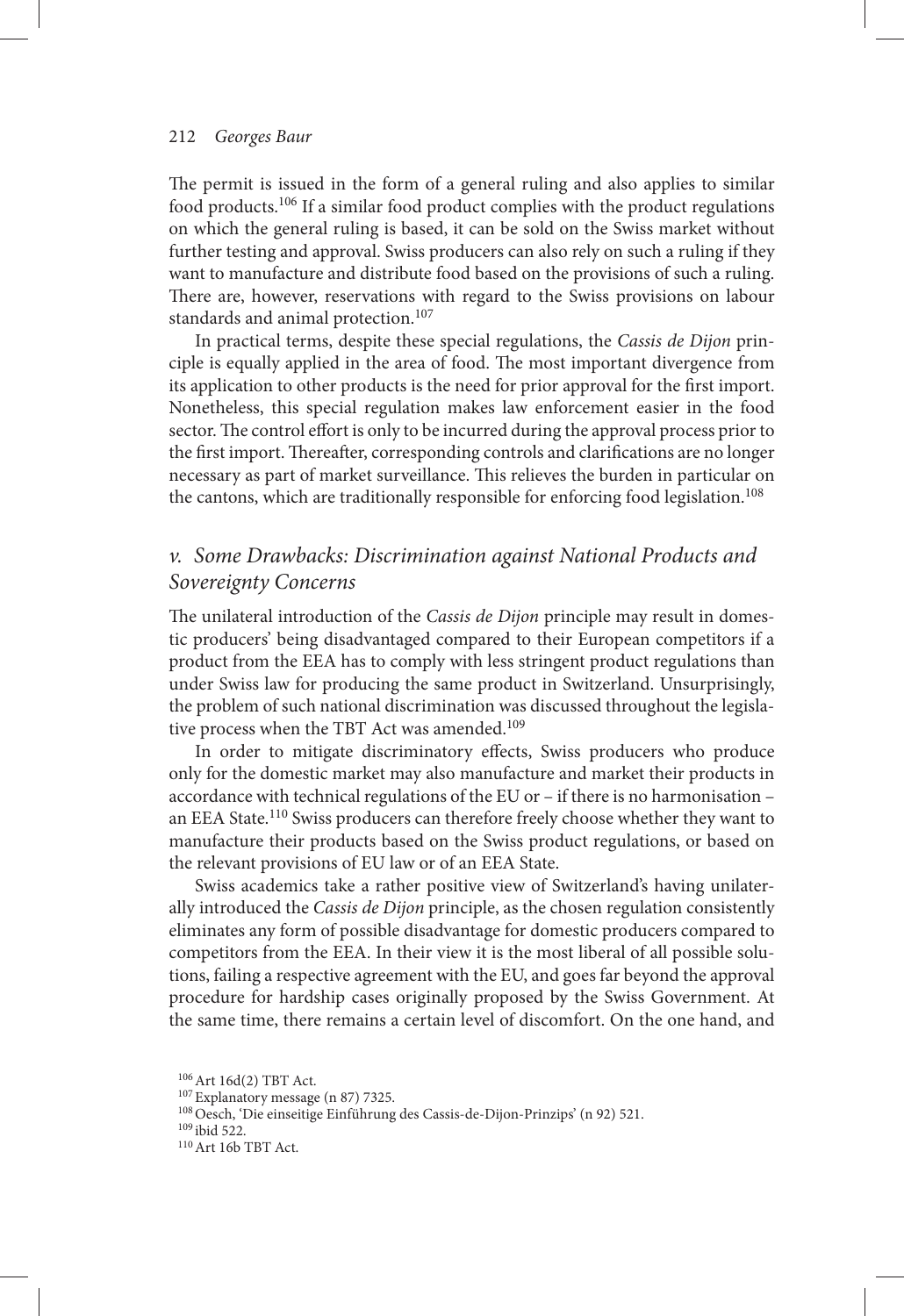as a result of the unilateral approach, this system works only for imports, not for Swiss exports into the internal market. On the other hand, Swiss product regulations are quasi optional: the free choice of law in the area of product regulations is difficult to reconcile with a traditional understanding of sovereignty, as it prevails in Switzerland. 111

 In 2013, SECO published a report assessing the consequences of the introduction of the unilateral application of the *Cassis de Dijon* principle. 112 While the general effect is seen as positive, the assessment is more cautious in detail. It concludes that the direct benefits of the unilateral introduction of the *Cassis de Dijon* principle are rather modest. It was, in particular, difficult to assess the benefits in concrete monetary terms. Indirect effects, however, such as greater competitiveness – for example through increased parallel imports – are seen to be more important. Furthermore, less regulatory activity, thus liberating enterprises from bureaucracy, could also be observed. Overall, the unilateral introduction of the *Cassis de Dijon* principle in Switzerland seems to yield some benefits. However, it obviously does not create a situation similar to that in the EEA. And in comparison with the surrounding EU countries, prices for consumers in Switzerland still remain very high.

## V. Conclusion

By its landmark decision in *Cassis de Dijon*, including further jurisprudence in the same context, the Court of Justice, and in its wake the Commission with its respective Communication, set the framework for what EU Member States may – and may not – do with regard to mutual recognition in the non-harmonised area of free movement of goods. This jurisprudence gradually developed into a principle and spread. On the one hand, it is being applied to the other freedoms as well. On the other, through the EEA Agreement, that jurisprudence is also applied in the three EFTA States: Iceland, Liechtenstein and Norway. With respect to their participation in the EU's internal market, *Cassis de Dijon* hence applies in the same way as within the EU. The fourth EFTA State, Switzerland, however, does not fully benefit from the *Cassis de Dijon* principle, as its trade link with the EU is a much weaker one than that of the other EFTA States. With regard to free movement of goods, it still rests on the provisions of the bilateral FTA from 1972. And despite similar wording in both the FTA and the EEC Treaty, respective jurisprudence led to a situation where *Cassis de Dijon* could not be applied to free movement of goods between the EU and Switzerland. Hence, there was no mutual recognition

<sup>&</sup>lt;sup>111</sup> Oesch, 'Die einseitige Einführung des Cassis-de-Dijon-Prinzips' (n 92) 522; Heinemann, 'Rechtliche Transplantate' (n 40) 23.

<sup>&</sup>lt;sup>112</sup> Report of the (Swiss) State Secretariat of Commerce on on the effects of the introduction of the "Cassis de *Dijon " -principle ' in Switzerland* (2013) available at www.newsd.admin.ch/newsd/message/attachments/ 30420.pdf (German).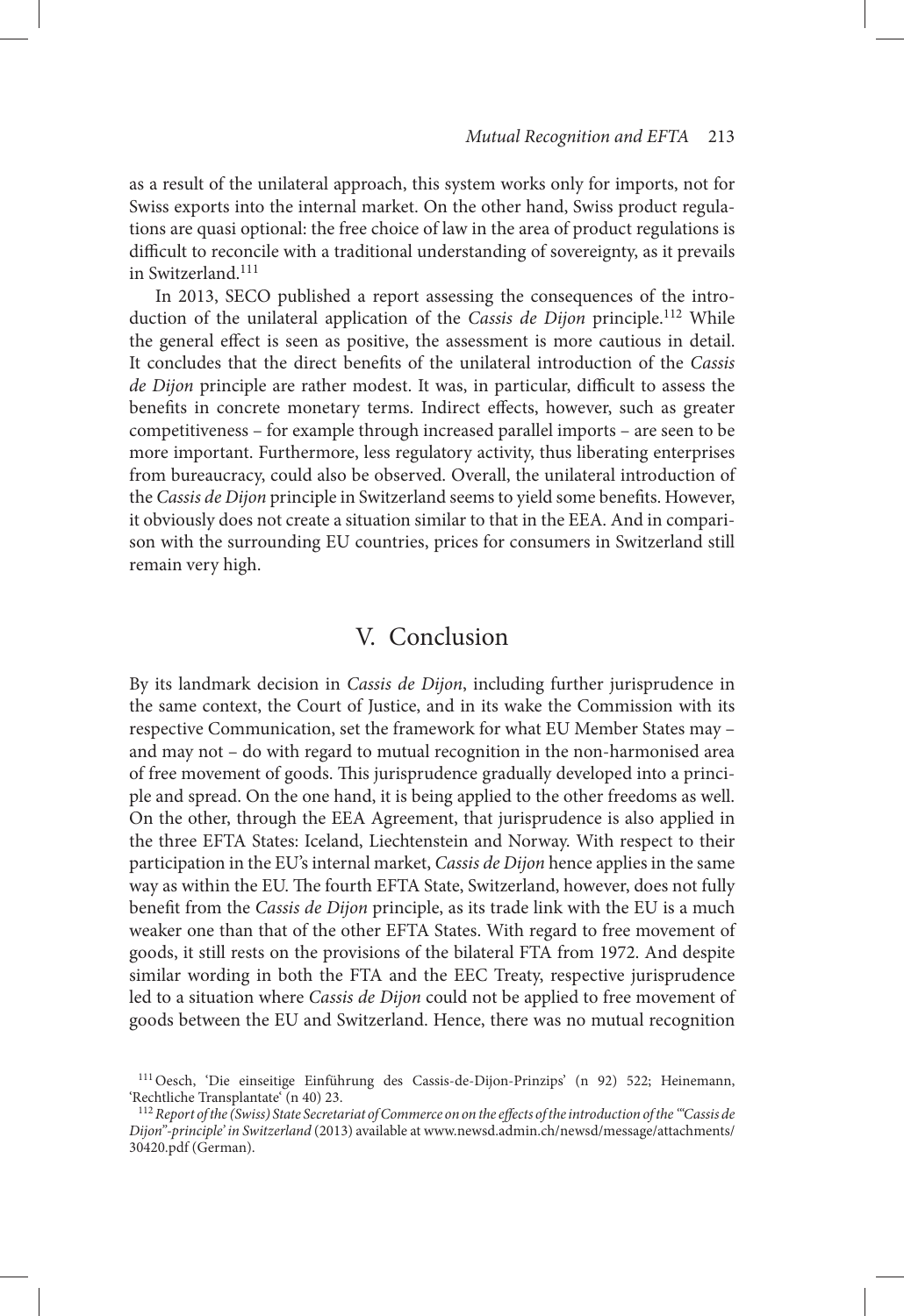#### 214 *Georges Baur*

similar to the EEA. Yet, as we have seen, *Cassis de Dijon* has had a profound effect on the Swiss system: first, as an adapted statutory rule to open the domestic market; then as an autonomous adaptation of Swiss law. This time the purpose was to mitigate negative foreign trade effects failing an agreement with the EU granting mutual recognition outside the scope of the TBT Agreement. The term 'Cassis de Dijon' is used neither in an identical manner as in EU law, nor coherently. In Switzerland, ' the *Cassis de Dijon* principle ' sometimes means the ' *Cassis de Dijon* principles', according to the Court of Justice jurisprudence of the Court of Justice and as adapted to its use in Swiss law; sometimes it is rather used as a *pars pro toto* for mutual recognition alone.

The motivation for introducing 'the *Cassis de Dijon* principle' was essentially economic: prices for consumers should be lowered and trade with the EEA States facilitated. This was expected to lead to important annual savings for the Swiss economy. There are doubts, however, as to whether these expectations are being met.

 Given the unilateral approach, this principle applies only to imports, not to exports, irrespective of whether they correspond to the applicable EU regulations<sup>113</sup> In this respect, harmonisation coordinated with the EU would of course be preferable. 114 Nonetheless, the unilateral introduction of the *Cassis de Dijon* principle also has some advantages. The waiver of harmonisation coordinated with the EU is simple and quick: no negotiations are needed, counterclaims can therefore not be made and Switzerland remains the mistress of the exceptions. 115

 It should also be noted that the introduction of the *Cassis de Dijon* principle has a strong dynamic component.<sup>116</sup> The recognition of foreign technical regulations refers not only to the present but also to the future. The free movement of goods thus becomes an experimental field in which experience with dynamic legal adjustments can be gained.

The unilateral introduction of the *Cassis de Dijon* principle by Switzerland can be seen as a lesson in Swiss integration policy. The Swiss legislator has once again had to make a concession to the fact that being outside of the internal market is associated with considerable disadvantages, mainly given the fact that the EU is Switzerland's major trading partner by far, and the country, geographically, is situated in its midst. At the same time, the EU is visibly less willing to take Swiss

<sup>&</sup>lt;sup>113</sup> C Baudenbacher, 'Swiss Economic Law Facing the Challenges of International and European Law' (2012) 131 *Zeitschrift für Schweizerisches Recht II* 612: 'To be sure, autonomous implementation does not produce reciprocal rights and therefore no right to access to the EU's internal market for Swiss citizens and economic actors. '

<sup>&</sup>lt;sup>114</sup> See the Swiss Government's position in *Europe Report 2006* (n 389) 6832: 'The enactment of law that is compatible with European law can alleviate discrimination in relation to the EU countries, but not eliminate it. The gap [between remaining discrimination and mutual recognition] can only be bridged by means of an agreement which would ensure that facilitations for the exchange of goods and services and for the movement of people are mutually granted. This means in particular that wherever possible, adaptation to Community law should not be done autonomously, but contractually. ' (Translation by the author as closely as possible to the German original text.)

<sup>&</sup>lt;sup>115</sup> Heinemann, 'Rechtliche Transplantate' (n 40) 23.

 $^{116}$  Oesch, 'Die Europäisierung des schweizerischen Rechts' (n 77) 13, 38.